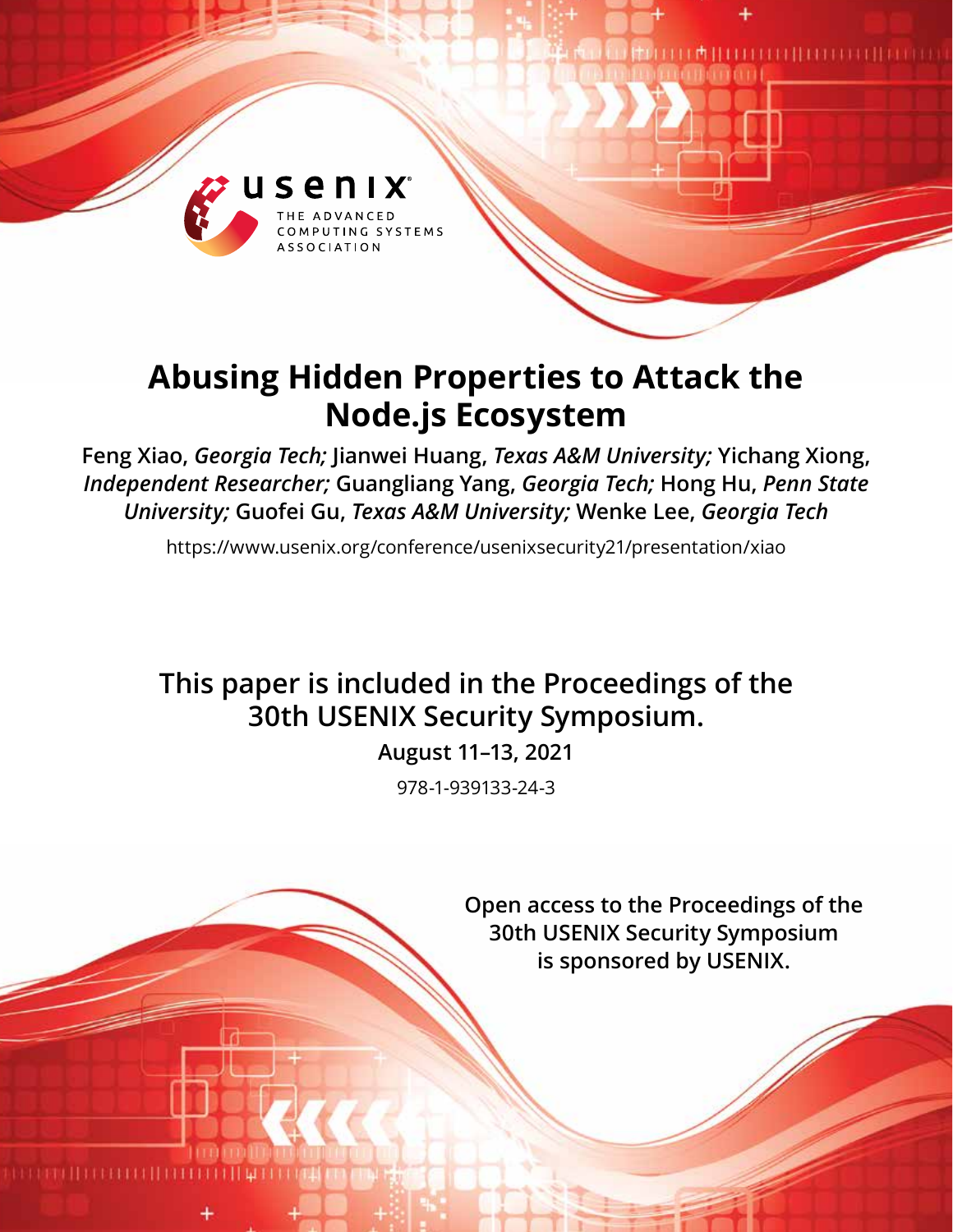## <span id="page-1-0"></span>Abusing Hidden Properties to Attack the Node.js Ecosystem

Feng Xiao Jianwei Huang† Yichang Xiong<sup>∗</sup> Guangliang Yang Hong  $Hu^{\dagger}$  Guofei Gu<sup>†</sup> Wenke Lee

*GeorgiaTech* †*Texas A&M* ‡*PennState* <sup>∗</sup> *Independent*

#### Abstract

Nowadays, Node.js has been widely used in the development of server-side and desktop programs (e.g., Skype), with its cross-platform and high-performance execution environment of JavaScript. In past years, it has been reported other dynamic programming languages (e.g., PHP and Ruby) are unsafe on sharing objects. However, this security risk is not well studied and understood in JavaScript and Node.js programs.

In this paper, we fill the gap by conducting the first systematic study on the communication process between client- and server-side code in Node.js programs. We extensively identify several new vulnerabilities in popular Node.js programs. To demonstrate their security implications, we design and develop a novel feasible attack, named hidden property abusing (HPA). Our further analysis shows HPA attacks are subtly different from existing findings regarding exploitation and attack effects. Through HPA attacks, a remote web attacker may obtain dangerous abilities, such as stealing confidential data, bypassing security checks, and launching DoS (Denial of Service) attacks.

To help Node.js developers vet their programs against HPA, we design a novel vulnerability detection and verification tool, named LYNX, that utilizes hybrid program analysis to automatically reveal HPA vulnerabilities and even synthesize exploits. We apply LYNX on a set of widely-used Node.js programs and identify 15 previously unknown vulnerabilities. We have reported all of our findings to the Node.js community. 10 of them have been assigned with CVE, and 8 of them are rated as "Critical" or "High" severity. This indicates HPA attacks can cause serious security threats.

#### 1 Introduction

Node.js is a cross-platform and high-performance execution environment for JavaScript programs. It has been widely used to develop server-side and desktop applications such as Skype, Slack, and WhatsApp [\[7,](#page-14-0)[16\]](#page-14-1). According to a recent study [\[17\]](#page-14-2), Node.js is the most widely-used technology among all kinds of developments for three years (2017-2019).

The prominence of Node.js makes its security critical. Specifically, once a widely-used module is found to be vulnerable, a huge number of Node.js applications may be impacted due to the heavy reuse phenomenon [\[49\]](#page-15-0). By exploiting these vulnerabilities, remote attackers may abuse powerful and privileged APIs inside vulnerable server-side applications to launch severe attacks, like stealing confidential data or executing arbitrary malicious code [\[23,](#page-15-1) [29,](#page-15-2) [37,](#page-15-3) [38,](#page-15-4) [43,](#page-15-5) [44,](#page-15-6) [49\]](#page-15-0).

Node.js programs are built in the dynamic programming language – JavaScript. In the past few years, several dynamic languages, like PHP [\[28\]](#page-15-7) and Ruby [\[14\]](#page-14-3), suffer from a common security risk CWE-915 [\[9\]](#page-14-4), where an internal object attribute is improperly modified by untrusted user input. Despite the severe security consequence, this issue is not well studied and understood in JavaScript and Node.js programs.

In this paper, we conduct the first systematic study on the object sharing and communication process between clientand server-side code in Node.js programs. We confirm that the above security risk also exists in JavaScript and Node.js programs. To demonstrate the security implications, we design a novel attack, named *hidden property abusing* (HPA), that enables remote web attackers to obtain dangerous abilities, such as stealing confidential data, bypassing security checks, and launching denial-of-service attacks. Our further analysis shows HPA differs from existing findings on PHP [\[28\]](#page-15-7) and Ruby [\[14\]](#page-14-3) in many aspects such as exploitation and attack effects (see more details in  $\S 3.4$ ).

An HPA attack example is shown in [Figure 1.](#page-2-0) As the figure shows, a remote web attacker sends well-crafted JSON data with an extra and unexpected property "I2" (called *hidden property*) to the target Node.js server program. Then, the victim program deals with the malicious input payload as normal. Finally, I2 propagates to an internal object. As indicated by the red line, I2 of input overwrites and replaces a key property of the victim internal object with the conflicting name. Thus, the attacker may abuse the propagation process (i.e., property propagation) of a hidden property to powerfully manipulate critical program logic associated with the compromised property, such as directly calling privileged APIs by assigning I2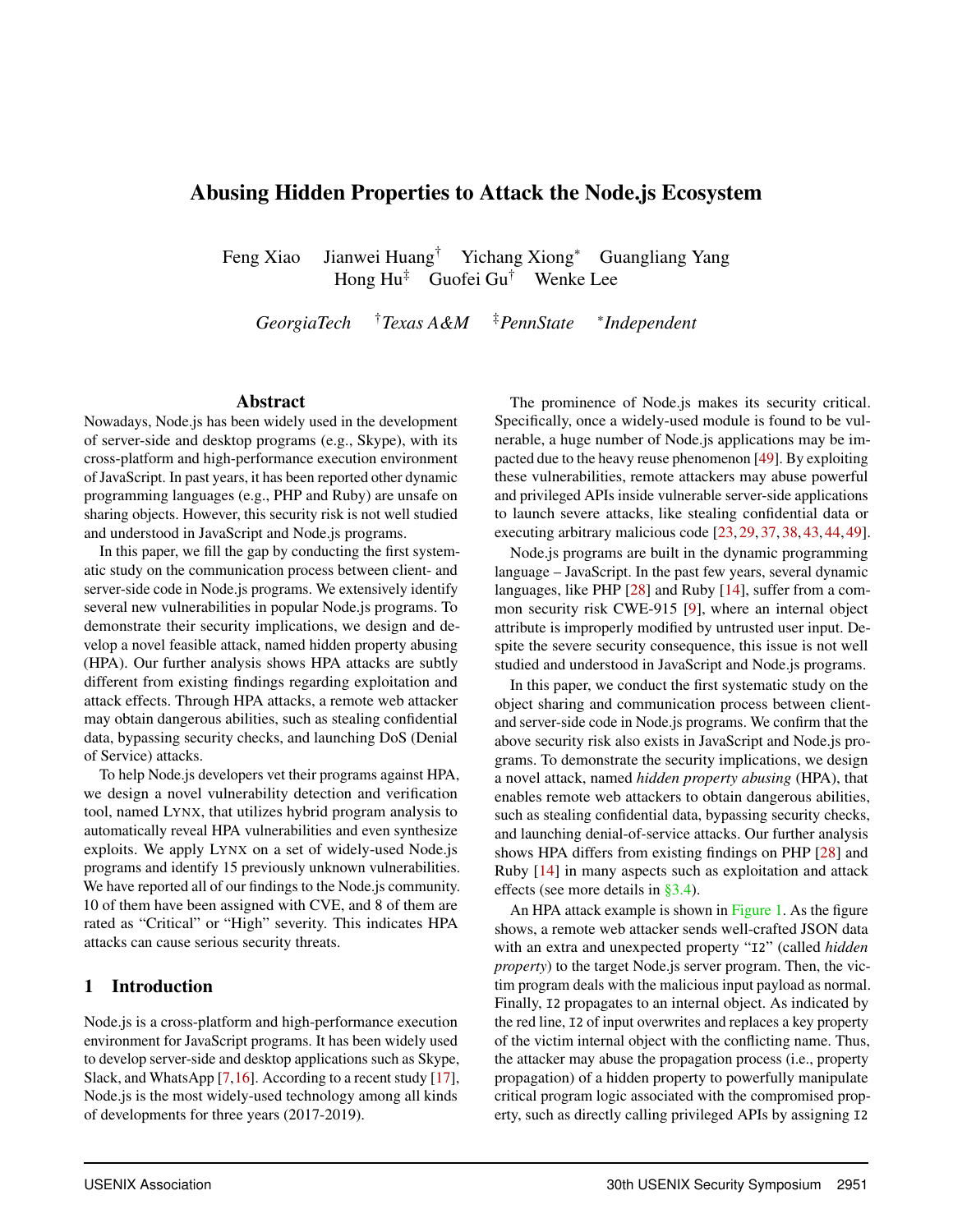<span id="page-2-0"></span>

Node.js program Figure 1: An example of HPA.

of input with the proper value (i.e., "admin").

Our analysis shows that the victim property can be of any type, such as critical functions or key program states. Due to this feature, input validation cannot stop attackers launching HPA attacks, as they may disable the validation logic by overwriting critical states or removing all security checks [\[24,](#page-15-8) [32\]](#page-15-9). We find this attack scenario is very common in practice.

To help Node.js developers detect and verify the emerging HPA issues in their Node.js applications and modules, we design and implement a vulnerability detection and verification tool, named  $LYNX<sup>1</sup>$  $LYNX<sup>1</sup>$  $LYNX<sup>1</sup>$ . LYNX combines the advantages of static and dynamic analysis to track property propagation, identify hidden properties, and generate corresponding concrete exploits for the verification purpose. We are releasing the source code of LYNX at <https://github.com/xiaofen9/Lynx> .

We evaluate LYNX by applying it on 102 real Node.js applications and modules widely used in practice. As a consequence, LYNX uncovered 15 previously unknown vulnerabilities. We have made responsible disclosure of the discovered vulnerabilities. By the time of paper writing, we have got 10 CVEs assigned; 8 of them are rated as critical or high severity by NVD (National Vulnerability Database); 7 vulnerabilities have been patched by their vendors. This indicates HPA attacks can cause serious security threats. We are collaborating with Node.js community to mitigate HPA. We first help an authoritative public vulnerability database create a new notion to describe the new type of vulnerabilities. In addition, we propose three potential HPA mitigation, with more details in [§A.1.](#page-15-10)

In summary, we make the following contributions:

- We present the *hidden property abusing* attack against Node.js applications, and demonstrate its severe security consequences.
- We design and implement LYNX, a tool that automatically detects HPA issues and synthesizes exploits.
- Our evaluation reveals real-world HPA issues that can lead to serious security impacts.

## 2 Background

Node.js and its runtime engine. Node.js is used for executing JavaScript code outside of browsers. Many eventdriving servers/middlewares and traditional web applications are deployed in Node.js. To interpret and execute JavaScript,

Node.js implements a runtime engine based on Chrome's V8 JavaScript engine [\[19\]](#page-14-5). To satisfy the needs of server-side application scenarios, the engine provides a set of APIs to let JavaScript interact with host environment. With provided APIs, the JavaScript code can perform sensitive operations such as file operations.

However, Node.js does not enforce isolation to separate the application from host environment. Thus, serious security issues might be introduced if certain internal states of the Node.js application are compromised.

Object sharing. Most Node.js programs are deployed as web-based applications according to the official Node.js survey [\[1\]](#page-14-6). Similar to traditional web applications in other languages (e.g., PHP), network protocols like HTTP(S) and Web-Sockets are widely-used to exchange data between users and the application.

In the Node.js ecosystem, it is a common feature for applications to convert received data into an object (i.e., data serialization). With the help of this feature, Node.js applications can send/receive a very complex data structure. According to our investigation on npm, different programs are using distinct methods/code implementations to share objects. Currently, most programs share objects via JSON serialization or query-string serialization (more discussion in [§4.4.1\)](#page-5-0), while other channels may also be used such as HTTP headers (user-agent  $[18]$  and cookies  $[4]$ ).

## 3 Hidden Property Abusing

In this section, we present the details of HPA attacks. First, we define our threat model. Next, we walk through a realworld example to demonstrate HPA. Then, we define the vulnerable behaviors and the associated attack vectors. In the end, we discussed the differences between HPA and other related attacks.

# 3.1 Threat Model

We assume that Node.js applications and modules are benign but vulnerable. In addition, we assume the target application correctly implements object sharing (i.e., data deserialization). In this setting, a remote web attacker aims to compromise the vulnerable server-side program using HPA. To exploit the vulnerability, the attacker sends a well-crafted payload to the victim application through the legitimate interfaces. When the malicious payload reaches the victim application, it is treated as normal data and dealt with as regular. Due to the lack of strict isolation between input and internal objects, the malicious payload is propagated to the internal objects of the vulnerable Node.js module. Finally, a critical internal object is corrupted and the attack is launched.

<sup>&</sup>lt;sup>1</sup>The lynx is a type of wildcat. In Greek myths, it is believed that lynxes can see what others can't, and its role is revealing hidden truths.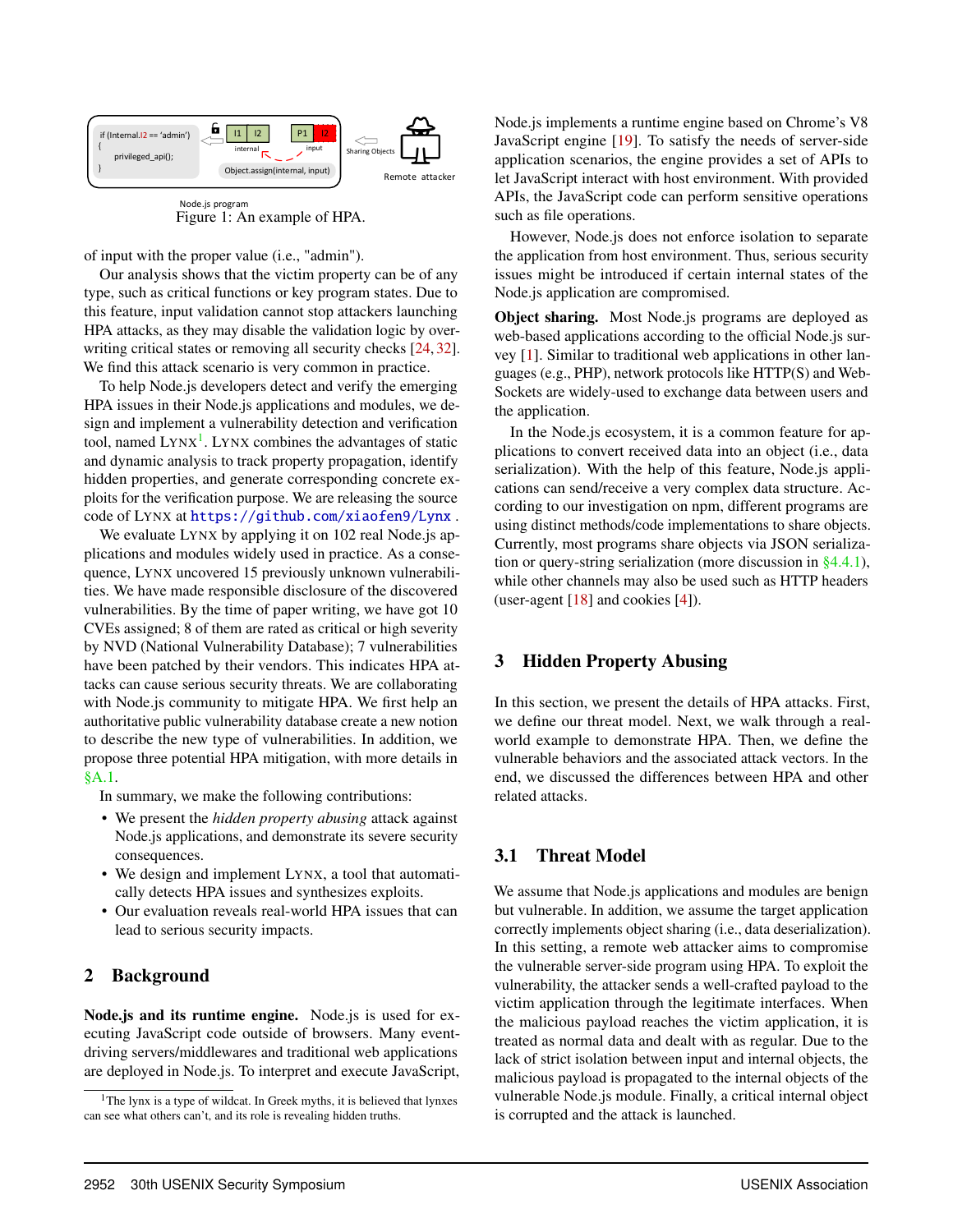<span id="page-3-1"></span>

Figure 2: The attacker leverages HPA to bypass input validation and attack sensitive services behind (For illustration purpose, we use a database service as the attack target).

## <span id="page-3-3"></span>3.2 Running Example

To illustrate the HPA attack, we walk through a real-world exploit found in the high-profile Node.js framework "routingcontroller" [\[13\]](#page-14-9) (63,000+ monthly downloads on npm). In this example, we demonstrate although this vulnerable framework enforces a global input validation for unsafe external data, an attacker can still leverage HPA attacks to tamper its validation logic and introduce arbitrary malicious payloads.

[Figure 2](#page-3-1) shows the attack details. In the first step, the attacker adds an additional property (i.e., hidden property) constructor:false to the input object when accessing the authentication web API login() of the victim framework. Upon being called, the authentication module will instantiate an object named param and sends it to the parameter handler, which is responsible for validating user input. To this end, function transform() in the figure builds a validation candidate by merging param with the format specification object schema. As indicated in the second step, when building such a candidate, the hidden property constructor:false further propagates into the internal object schema.

The above propagation process enables the attacker to disable the input validation logic by hijacking the inheritance chain of constructor. In JavaScript, every object has a link to a prototype object. When the program wants to access a property of an object, the property will not only be searched on the object but on the prototype of the object, and even the prototype of the prototype, until a property with a matching name is found. As a result, every object has many inherited properties besides its own properties. However, such an inheritance chain can be hijacked if there is a conflicting name property locating at a higher level of the searching tree (Note that the hijacking process differs from prototype pollution [\[12\]](#page-14-10). More details will be discussed at  $\S$ 3.3). In the third step, function validate() checks all the properties within the candidate to see if the input object is legitimate or not. validate internally invokes function getSchema() to extract the format specification from candidate. However, because of the hijack, function getSchema() accesses the forged constructor (pointed

by the red dashed line) rather than the real one (pointed by the black dashed line). As a result, the final format object used for validation is controlled by the attacker through the hidden property. To bypass the input validation, the attacker only needs to set format to an invalid value such as false. Finally, as indicated in the fourth step, the attacker can let a malicious email pass the validation and further performs SQL Injection attacks against the database module.

#### <span id="page-3-2"></span>3.3 Attack Vectors

As demonstrated in [§3.2,](#page-3-3) a remote attacker can propagate a hidden property to tamper certain internal states. In general, there are two typical attack vectors. The first one is called app-specific attribute manipulation, which involves tampering certain internal properties defined by the application developers. The second one is prototype inheritance hijacking, which hijacks the prototype inheritance chain. It is worth noting that our second attack vector is different from existing attacks, like prototype pollution [\[12\]](#page-14-10). Prototype pollution requires the modification of the prototype. However, as shown in the running example, the attacker of HPA does not need to tamper the prototype.

App-specific attribute manipulation. This attack vector targets the vulnerable code that falsely exposes certain appspecific attributes (e.g., access right) to a user-controlled object. As shown in [Figure 1,](#page-2-0) the I2 property is supposed to be initialized and managed by internal functions. However, with HPA, attackers might propagate a same-name property to the internal object, and thus access sensitive APIs. This attack vector can be used to abuse certain service such as order status in large applications.

Prototype inheritance hijacking. This vector hijacks the prototype inheritance chain so that the attacker can trick the vulnerable program into referencing a user-controlled property rather than the one inherited from the prototype. With this vector, attackers may forge many built-in properties, and even nested prototype properties (Two of our discovered vulnerabilities are exploited using nested properties). In our running example in [§3.2,](#page-3-3) attackers forge constructor. If necessary, they can also forge other prototype properties such as constructor.name. This vector is very useful because many JavaScript developers tend to trust properties inherited from prototype and make many security-sensitive decisions based on them.

### <span id="page-3-0"></span>3.4 Comparing HPA with related attacks

The risks of improper modification of dynamic object attributes (CWE-915) have been identified in some dynamic languages such as Ruby and PHP. We are the first to identify such risks in Node.js. Moreover, we find HPA differs from existing vulnerabilities in multiple aspects.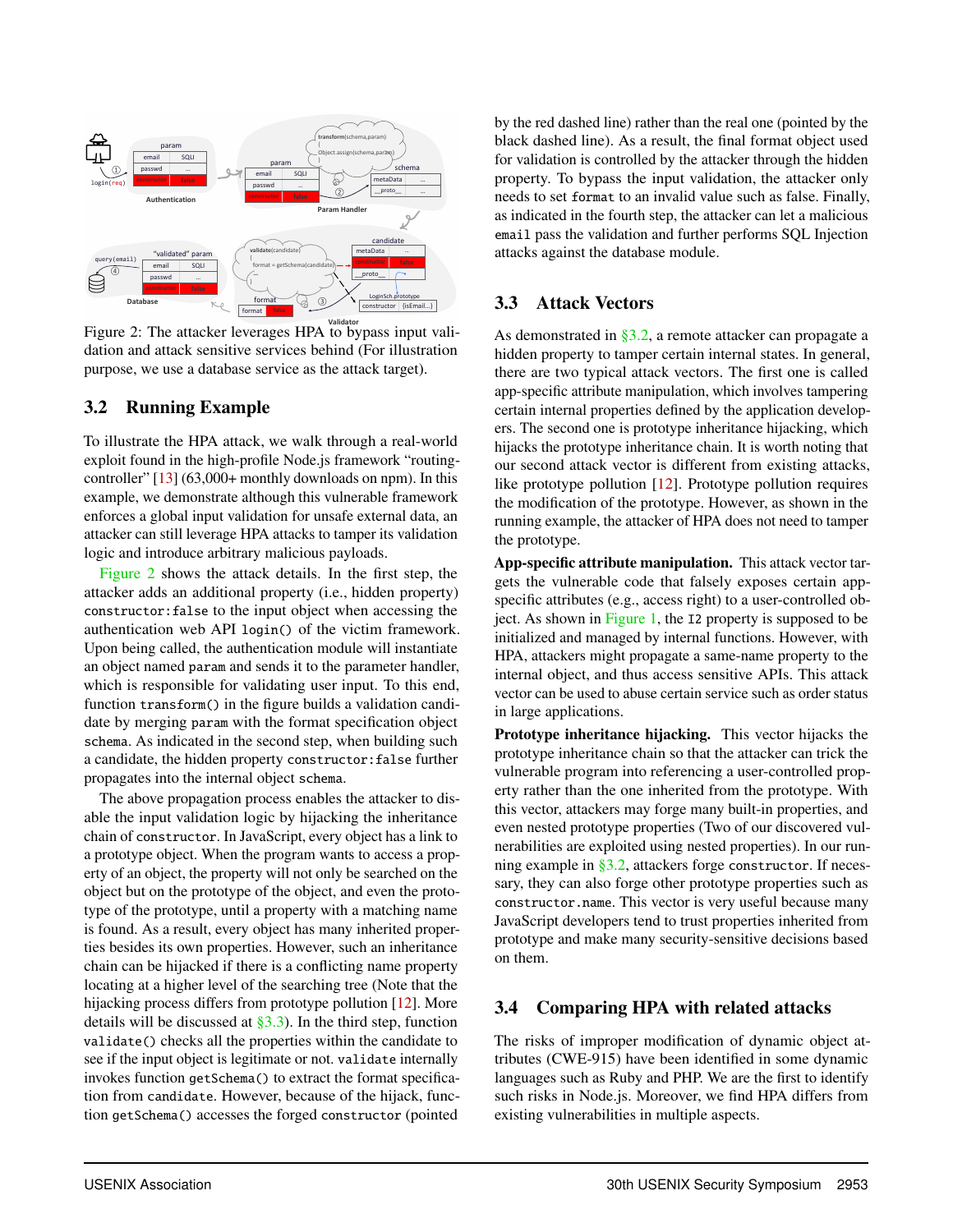<span id="page-4-0"></span>Table 1: Comparing HPA and Ruby mass assignment.

| Aspect        | <b>Hidden Property Abusing</b> | <b>Ruby Mass Assignment</b> |
|---------------|--------------------------------|-----------------------------|
| Abused logics | Object sharing                 | Assignment                  |
| Payload Type  | Literal value/nested object    | Literal value               |
| Capabilities  | Overwrite                      | Overwrite/Create            |

[Table 1](#page-4-0) summarizes the difference between HPA and Ruby mass assignment, a typical vulnerability resulting from CWE-915. First of all, they abuse different logics to pass payloads: HPA leverages the object sharing to pass malicious objects into the victim programs, while Ruby mass assignment abuses a framework-specific assignment feature to modify certain existing properties on the left side of an assignment. Second, HPA can introduce hidden properties with either literal value or nested objects while mass assignment payload is merely literal value. Third, since Ruby is a strong-typed language, mass assignment vulnerability cannot create new properties to the victim object. However, JavaScript is more flexible and thus HPA can inject arbitrary properties to the victim object and even allows hidden properties to propagate over several variables before they reach the target object. Our running example is such a case: the hidden property constructor propagates from the input object to the internal schema object to attack the input validation logic.

It is worth noting that vulnerabilities of CWE-915 are not deserialization bugs (CWE-502 [\[5\]](#page-14-11)). Specifically, CWE-915 is more narrowly scoped to object modification and does not necessarily exploit the deserialization procedure. For instance, HPA does not attack the logics of object deserialization. Instead, it aims at modifying the properties of internal objects.

#### 4 LYNX Design and Implementation

#### <span id="page-4-2"></span>4.1 Definitions

In this section, we first define several important terms used in the paper and then describe the problem we aim to address.

Hidden Property: Given a module, it contains an input object  $O_{input}$  and an internal object  $O_{internal}$ . A hidden property  $P_{hidden}$  exists in  $O_{input}$  only if all of the following three requirements are satisfied:

- $P_{hidden}$  belongs to  $O_{internal}$  and it is referenced in the module.
- *Phidden* of *Ointernal* can be modified if a conflicting property with the same name (i.e.,  $P_{hidden}$ ) is added into *O*input.
- $P_{hidden}$  is not a default parameter of  $O_{input}$ . This means *Phidden* of  $O_{input}$  is not initialized when the module is invoked with default parameters<sup>[2](#page-1-0)</sup>.

To help describe the problem, we use "property carrier" to denote all the variables that carry hidden properties (including *O*internal and *O*input).

Harmful hidden property: A hidden property is considered harmful if an attacker can abuse this property to introduce unexpected behaviors to the module. In this paper, we consider the potential attack effects from the following three aspects:

- Confidentiality: The hidden property might lead to sensitive information leakage while being abused.
- Integrity: The attacker could violate the consistency or trustworthiness of a critical property in the module.
- Availability: The attacker could violate the application's expectations for the property, leading to a denial-ofservice attack due to an unexpected error condition.

#### <span id="page-4-1"></span>4.2 Challenges and Solutions

We aim to design and develop an end-to-end system that can automatically and effectively detect the HPA security issues on the target Node.js programs. However, this is not a trivial task due to the following two challenges.

C1. How to discover hidden properties for Node.js programs?

Existing techniques cannot perfectly solve this problem. In particular, static analysis can easily get the whole picture of the target program, but usually introduces high false positives, especially when dealing with points-to and callback issues. We find such cases are very commonly faced in Node.js programs. Dynamic analysis, like data flow tracking, is suitable for 1) tracking input objects and their all propagation, and further 2) discovering and flagging related property carriers, and treating their corresponding properties as potential hidden properties. However, in practice, we find the dynamic tracking often misses many critical execution paths and hidden properties, and thus causes false negatives.

Our Solution. We design a hybrid approach that leverages the advantages of both of dynamic and static analysis to discover hidden properties. First, we utilize a lightweight label system to dynamically track input objects and related properties carriers, and dump all properties of properties carriers as a part of hidden property candidates. To discover as many execution paths as possible, especially critical paths, we recursively and extensively label input objects and test the target program. Second, the above dynamic test inevitably causes false negatives. We find in many cases, critical hidden properties are still ignored even when the corresponding property carriers have been successfully flagged (see more detail in [§4.4\)](#page-5-1). To mitigate the problem, we introduce static analysis by greedily searching potentially ignored properties. Finally, we collect results and obtain a list of hidden property candidates.

C2. Among a large number of hidden properties, how to determine which one is valuable and exploitable for attackers?

<sup>2</sup>Here "default parameters" means documented usage of the module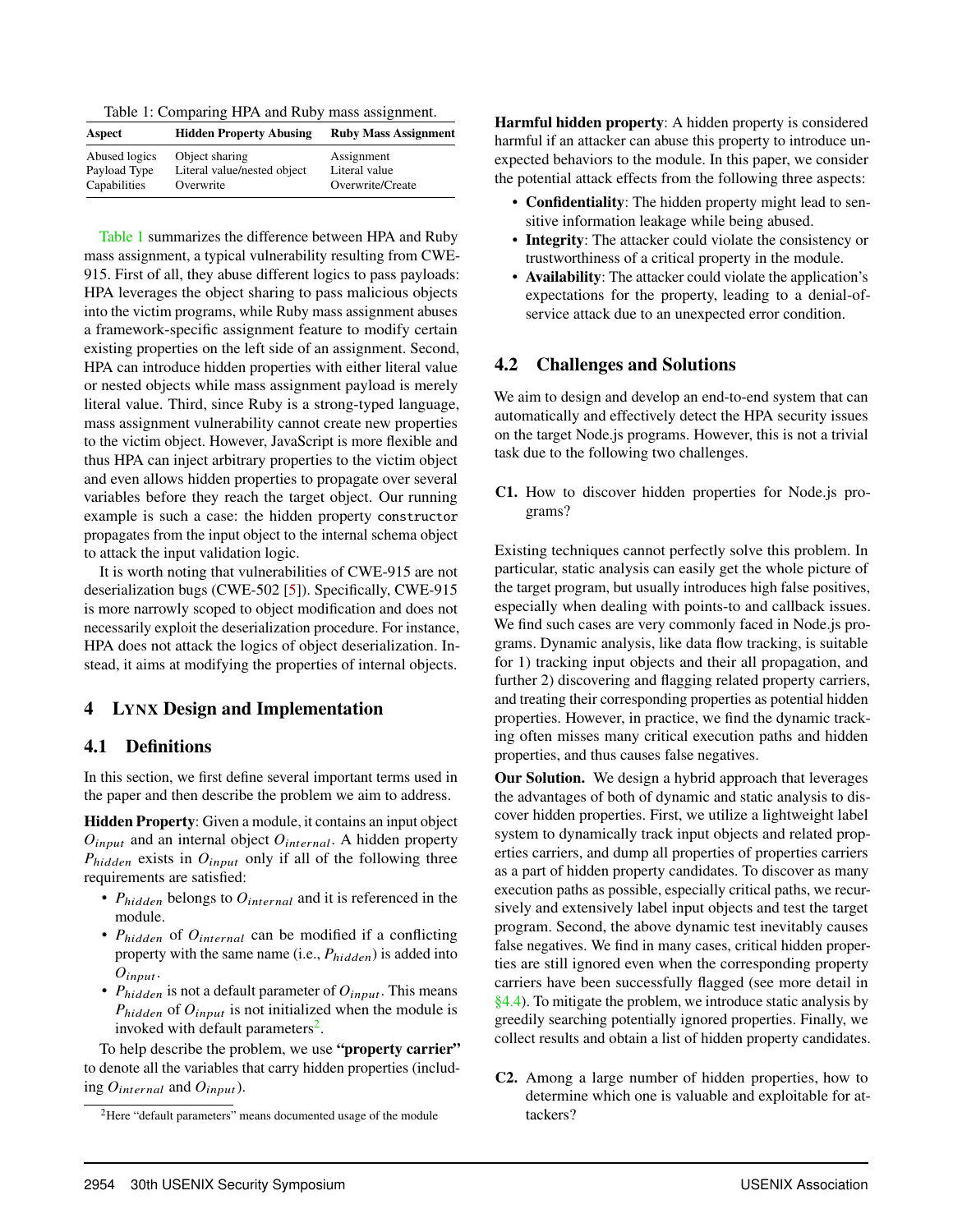<span id="page-5-2"></span>

Figure 3: LYNX Overview.

We find among the collected hidden property candidates, not all of them are valuable and exploitable for attackers. Many of them do not even cause any attack consequence, and thus should be filtered out. Furthermore, the corresponding value of an identified hidden property often has specific requirements and constraints. Therefore, given a hidden property candidate, attackers need to determine its harmfulness and compute its corresponding value.

Our Solution. We leverage symbolic execution to explore all related paths, collect path constraints, detect sensitive behaviors, and finally generate exploits.

### 4.3 Design Overview

The overview of LYNX architecture is shown in [Figure 3.](#page-5-2) As discussed in  $\S 4.2$ , our approach is two-fold. In the first phase, LYNX first dynamically runs a label system for recursively tracking input objects, and identifying as many property carriers as possible. We implement the dynamic label system by instrumenting the target Node.js code, and then executing the instrumented code by triggering its APIs with regular input data (e.g., test cases). Then, LYNX obtains hidden property candidates by collecting the above dynamic analysis results and applying static analysis to search ignored hidden properties. In particular, LYNX unitizes the necessary information recorded in the previous dynamic analysis step, analyzes AST (abstract syntax tree) of the target Node.js program, and detects the operations related to property access. Lastly, we prune the results based on our observations.

In the second phase, LYNX first generates exploit templates with detected hidden property candidates. Then, LYNX runs symbolic execution to reason the values of hidden properties and verify the corresponding harmfulness and attack consequences.

## <span id="page-5-1"></span>4.4 Identifying Hidden Properties

### <span id="page-5-0"></span>4.4.1 Discovering Property Carriers

We implement our dynamic analysis by instrumenting the target Node.js program. In this section, we first present the instrumentation details of labelling and tracking input, and detecting property carriers. Then, we discuss how to drive and execute the instrumented code.

Labelling and Tracking Input. We add labels to all input objects for tracking them. The newly added la-

bel is a new property, which has a unique key-value pair. For example, assuming the input object  $O_{input}$ {"email":"a@gmail.com"}, LYNX instruments *O*input with a new property. Hence, the new input object  $\hat{O}_{input}$  is {"email":"a@gmail.com", unique\_key: unique\_value}.

This above simple label-adding process works when  $O_{input}$ has a simple data structure. However, this method is not enough when  $O_{input}$  is complex. For example, when  $O_{input}$ has multiple properties such as  $O_{input}.a$  and  $O_{input}.b$ , these child properties may propagate differently with distinct program states. If we only add one label for  $O_{input}$ , we will lose track of all these child properties. Hence, LYNX traverses  $O_{input}$  and recursively injects labels into different child properties. For instance, consider the above  $O_{input}$  with two properties, LYNX injects three different labels into the base of  $O_{input}$ ,  $O_{input}$ , and  $O_{input}$ , *b* respectively.

The labeling method outperforms classic data flow tracking (i.e., transparent tracking without changing input) in detecting property carriers since it better emulates the attack process of HPA. For example, there are cases that the tested program contains a dispatcher which distributes the input by its type. When analyzing such cases, LYNX will modifies the input in the same way as the real attack process. If the modification changes the input type, the input may trigger another path. However, the classic method may still track the path for vanilla input. Hence, our method can more accurately pinpoint the real execution paths that a real HPA payload may trigger.

However, changing the original input may also bring negative effects. For instance, assume there is a checking function that sanitizes a certain property of the input, if LYNX adds a label to the property, the program may raise an error and exit. To mitigate this problem, LYNX applies a one-label-at-one-time strategy. In each round of analysis, LYNX only adds one label to one of the properties, and then, repeats this step multiple times for testing all properties and their child properties.

Identifying Property Carriers. After adding labels to the input, LYNX executes the program with the new input and observes how the label property propagates. If LYNX finds the label propagates to an internal object, it will mark the hosting object as a property carrier. For this purpose, we instrument the target Node.js program by intercepting all variable read/write operations. When such an operation occurs on an internal object, LYNX recursively examines all properties and child properties of this object. If a label is detected, this object will be marked as a property carrier in the following form:  $\langle O, L, S \rangle$ , where O records the object name of property carrier, *L* points to the JavaScript file that contains the detected object, and *S* records the visibility scope of the carrier. In LYNX, "." is used to represent the scope by concatenating different function names. To differentiate function objects from variable objects, we add special suffixes \_fun to function-type scopes. More details about the scope representation can be found in [§A.2,](#page-16-0)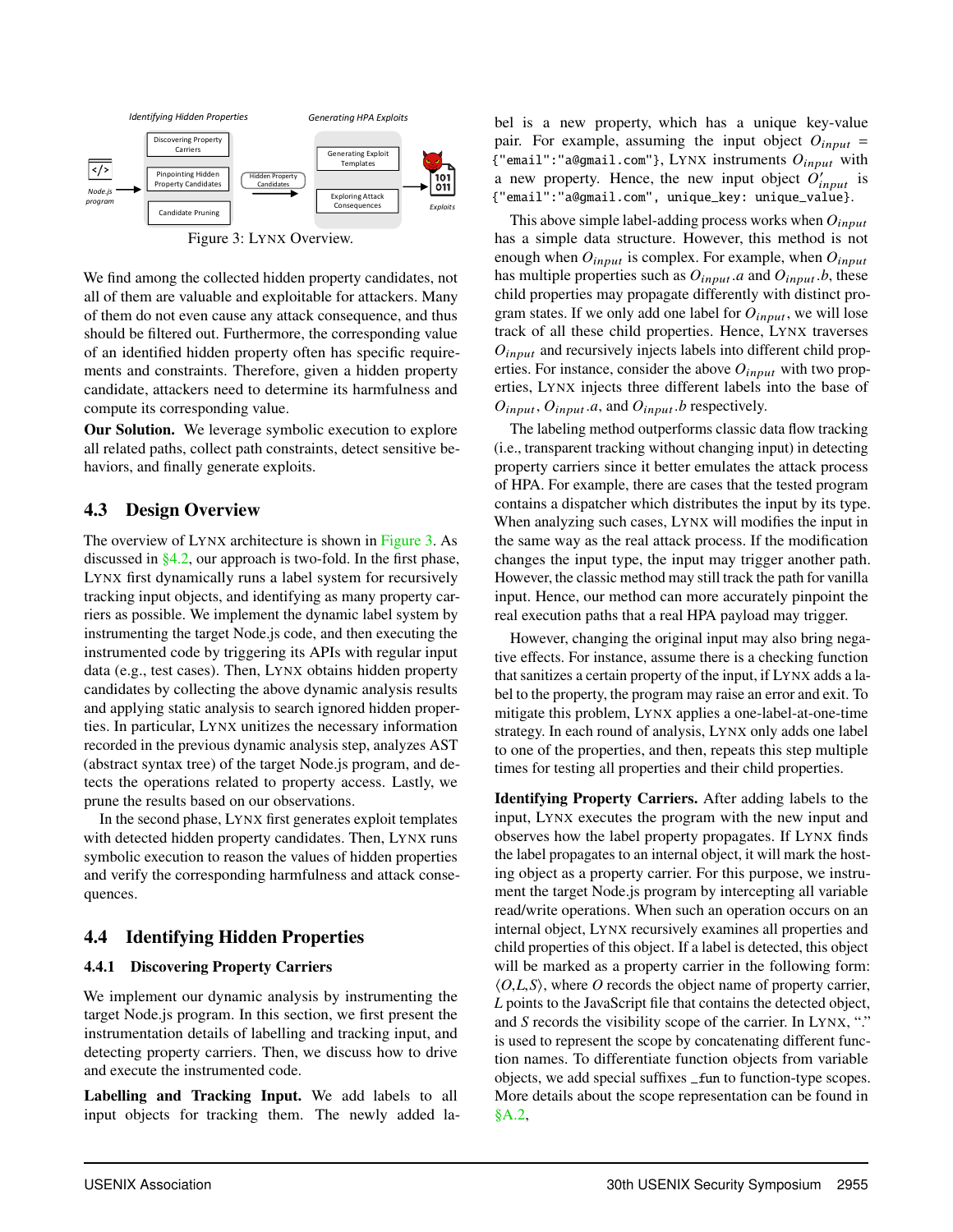Driving Dynamic Analysis. LYNX runs the instrumented target Node.js program based on their types. More specifically, if the application is a web-based program (e.g., web apps), LYNX directly runs it. If the target Node.js code is in a Node.js module, LYNX needs to embed it in a simple Node.js test application. Then, LYNX calls the exposed APIs of the target Node.js module. However, in this case, LYNX needs to feed the APIs with some proper input, which is often hard to generate automatically. We mitigate this problem based on the following observation: we find most of Node.js modules are released with use cases (45 out of 50 most depended-upon packages on npm [\[11\]](#page-14-12) have directly usable test cases). Hence, LYNX can directly use them to drive the analysis.

For triggering APIs, LYNX currently supports two types of object sharing schemes. The first is JSON serialization, which is also the most commonly used method. The second method is query-string serialization. In the Node.js ecosystem, many request parsing modules also support transferring the URL query string to objects. For example, a request parsing module called qs (100M monthly downloads on npm) converts the query string into a single object (e.g., from ?a=1&b=2 to {a:1,b:2}). LYNX detects hidden properties in the query string by recording and replaying web requests.

Running Example. To illustrate how LYNX identifies property carriers, we revisit our running example. As indicated in [Figure 4,](#page-7-0) the injected label property propagates in a path follows the black dotted line. By tracking this flow, LYNX identifies three property carriers (value, param, and object) and records carrier entities for each of them. To give an example of the entity, we show how the entity of object is synthesized: First, to get *O*, LYNX checks where the label property is identified. In this case, the label property is identified from the base of object. As a result, LYNX directly sets *O* to "object". Second, to get *L*, LYNX obtains the file path of the current script. Third, to get *S*, LYNX extracts the visibility scope of the carrier. In this case, the carrier is found from an anonymous function locating from line 10 to line 22. Hence, LYNX encodes the visibility as *anon.10\_1.26\_1\_fun*. Overall, the recorded entity will be  $\langle object, script\_path, a non.10\_1.22\_1..$ *fun* $\rangle$ .

#### <span id="page-6-1"></span>4.4.2 Pinpointing Hidden Property Candidates

Our dynamic analysis can effectively detect property carriers. However, it inevitably has false negatives on detecting hidden properties. We find in some cases important hidden properties are ignored even though the hidden property carriers have been uncovered. We mitigate the problem by applying static analysis as a complement. In this section, we first discuss the reason why dynamic analysis has false negatives. Then, we present the design details of our static analysis. Last, we discuss how to prune the analysis results.

Necessity of Static Analysis. To explain the weakness of dynamic analysis, we use a dummy vulnerable code example [Listing 1](#page-6-0) (abstracted from real code). In this example, the function foo() builds an internal variable conf based on a user-controlled variable input (line 2), which makes conf become a property carrier. The dynamic approach can capture propertyA, but it will miss propertyB if condition is not met. To address the issue, LYNX implements an intraprocedural static syntactic analysis that recognizes the indexing syntax, no matter if the actual code is executed or not.

<span id="page-6-0"></span>

| function foo (input){                  |
|----------------------------------------|
| <b>var</b> conf = $new$ Config(input); |
| setA(conf.propertyA);                  |
| $\#$ other code                        |
| if (condition)                         |
| $conf.properties = getB();$            |
|                                        |
| return conf:                           |

Extracting Hidden Property Candidates. Given a hidden property carrier " $< O, L, S$  >", LYNX first identifies it in the corresponding AST (pointed by *L*). LYNX searches all the object references within the visibility scope recorded in *S*. Finally, LYNX pinpoints all the references that are child properties of *O* and marks them as hidden property candidates. Child properties are potential hidden properties due to the following reason: A property carrier  $\langle O, L, S \rangle$  is reported because the label property can propagate to variable *O*. As a result, it is possible that other properties under *O* can also be forged/overwritten from the input. Note that not all the candidates found here can always be manipulated using inputs due to the greedy strategy. Hence, LYNX will use the next component to verify each candidate to ensure accuracy.

Due to the dynamic feature of JavaScript, child properties may be indexed in different ways. To improve the detection coverage of this module,LYNX concludes and recognizes the following three indexing methods: (1) Static indexing: properties indexed with a literal-type key (e.g., obj.k or obj['k']); (2) Function indexing: properties indexed with a built-in function (e.g., obj.hasOwnProperty('k')). (3) Dynamic indexing: properties indexed with a variable (e.g., obj[kvar]). LYNX recognizes the first two methods statically: it traverses the AST to recover the indexing semantics. To recognize properties in the third method, LYNX extracts the actual value of the kvar from previous execution traces. It is worth noting that, since LYNX relies on previous dynamic execution traces to support dynamic indexing, it cannot guarantee 100% coverage. That is to say, LYNX only recognizes dynamic indexing properties that are concretely indexed in the last step.

Running Example. Here we still use the example in [Figure 4](#page-7-0) to illustrate how it works. Taking the carrier object at line 11 as an example, LYNX first searches all its child property references within its visibility scope (the anonymous function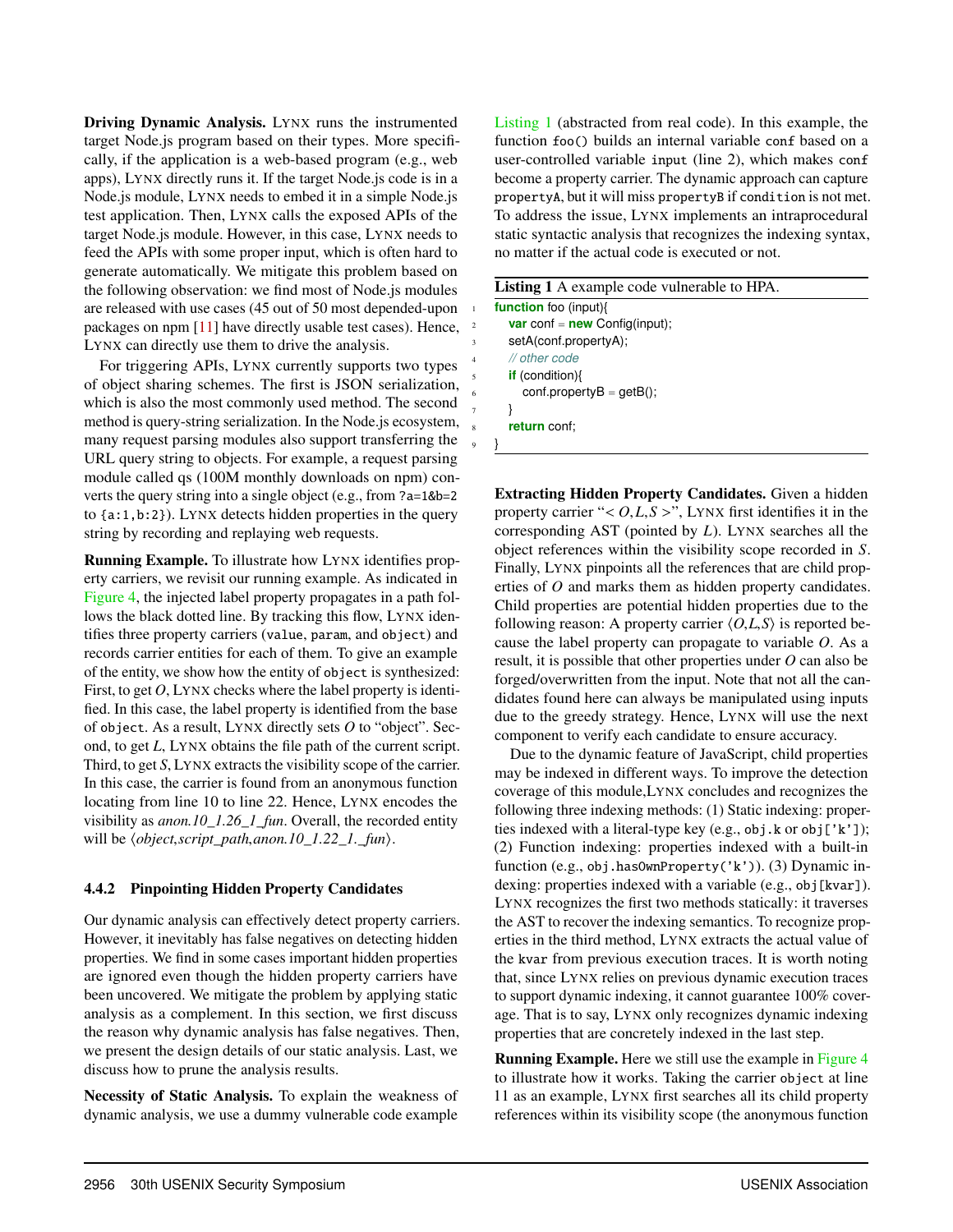from line 10 to line 22) and it detects that there exists a property reference (constructor) exactly at where the carrier is identified. After finding this property, LYNX needs to further check whether the input object can overwrite this property or not. To this end, LYNX checks if constructor is a child property of *O* or not. After this check is passed, LYNX identifies constructor as a hidden property candidate.

#### 4.4.3 Pruning the Results

As described above, hidden property candidates are discovered. However, we find some of them are known parameters rather than unknown hidden properties. This is because some Node.js modules implement optional parameters as properties of input objects. These documented properties may also be extracted in the previous step. For example, an email module by default accepts input object like {"from": .., "to": ..} but also accepts more options such as  $\{$ "from": .., "to": .., "cc": ..}. It is apparent that these documented parameters are not the hidden properties.

To correct the result, we introduce a context-based analyzer to automatically "infer" whether the identified property candidate is a documented parameter or not. Our analysis is done based on the following observation: documented parameters are usually processed together by a dispatcher (e.g., a series of if-else statements).

Based on this observation, we divided the argument processing procedure into two classes: (1) The unused parameters and the used parameters (i.e., properties in original input) are processed by the same dispatcher. To deal with this case, the analyzer records the used properties from arguments of the exposed API. Then, it pinpoints hidden property candidates that reside in the same dispatcher as used parameters. (2) The unused parameters and the used parameters are processed by different dispatchers. To detect such parameters, the analyzer examines all the candidates to see if there are several candidates found from the same dispatcher. If LYNX detects that certain candidates match any of the situations, it will remove them from the result.

## <span id="page-7-1"></span>4.5 Generating HPA Exploits

In the previous component, LYNX discovers the key name of a hidden property. By injecting a property with such a key, the attacker may have changes overwriting/forging certain internal objects. In this section, we leverage symbolic execution to reason if the discovered properties are exploitable or not. Given a hidden property candidate, we first inject it into the input to construct the test payload. Because its corresponding value is undetermined yet, we leave the value be symbolized. Then, to decide whether a hidden property is harmful or not, we explore as many paths as possible and pinpoint sensitive sinks along the uncovered paths.

<span id="page-7-0"></span>

z<sub>2</sub> }<br>Figure 4: Illustrating the workflow of LYNX with a code snippet from our running example in [§3.2](#page-3-3) (Code is simplified for demonstration purpose).

#### 4.5.1 Generating Exploit Templates

In this step, LYNX aims at generating the input data structure that can reach the potentially vulnerable property. We denote such structures as exploit templates since LYNX will specify a symbolic value rather than a concrete value for the value field of each hidden property. To generate the template, LYNX needs to insert a property (with the discovered key name) at the right position of the input. To figure out the insertion position (what field of the input should be modified), LYNX maintains a map between the insertion location of the label and the property carrier *O*.

To illustrate, we reuse the example discussed in [§3.2:](#page-3-3) The original input is {"email":"aa@gmail.com", "passwd":"11"}. As discussed, LYNX needs to figure out the insertion position: according to the mapping, any content added to the base of the input will appear at the base of object at line 11 in [Figure 4.](#page-7-0) Then, LYNX inserts a property named constructor according to the detected key name. Finally, the generated template is {"email":"aa@gmail.com", "passwd":"11", "constructor": SYMBOL}.

#### 4.5.2 Exploring Attack Consequences

After generating the exploit template for each hidden property candidate, LYNX starts to analyze its potential security consequences. To this end, LYNX first symbolically executes the hidden properties to explore all possible paths. Then, LYNX pinpoints sensitive sinks along the discovered paths to decide whether a hidden property is harmful or not.

According to the definition of harmful hidden property in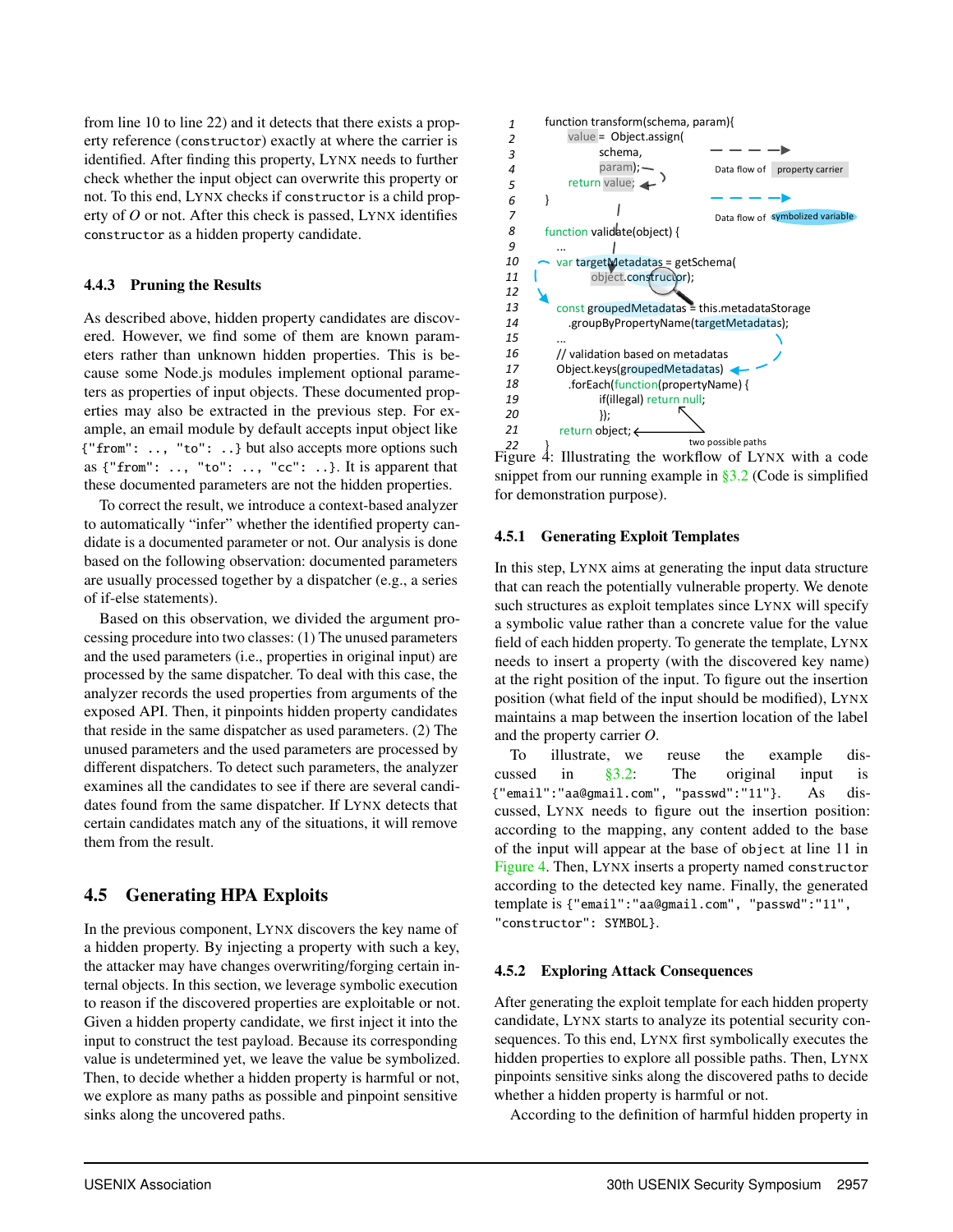<span id="page-8-0"></span>

| Category            | ID                                | <b>Sink</b>                                                                                          | <b>Example</b>                                                                                                                                                                |
|---------------------|-----------------------------------|------------------------------------------------------------------------------------------------------|-------------------------------------------------------------------------------------------------------------------------------------------------------------------------------|
| Confidentiality     | $(C_1)$<br>$\left(  C_{2}\right)$ | sensitive database query<br>methods<br>sensitive file system operation<br>methods                    | The attacker leaks sensitive data from database by<br>manipulating the SQL.<br>The attacker accesses confidential files by abusing the<br>filesystem APIs.                    |
| <b>Integrity</b>    | (I <sub>1</sub> )<br>$(I_2)$      | Critical built-in properties and<br>code execution APIs<br>Final results of the module<br>invocation | The attacker modifies the built-in property constructor<br>to abuse property-based type checks.<br>The attacker manipulate sanitization results to bypass<br>security checks. |
| <b>Availability</b> | $(A_1)$<br>$(A_2)$                | Global methods/variables<br>Looping conditions                                                       | The attacker overwrites login function to crash the<br>authentication service.<br>The attacker introduce an infinite loop to block the Node.js<br>event loop $[29]$ .         |

Table 2: Sensitive sinks monitored by LYNX.

 $§4.1$ , we conclude six sensitive sinks from three perspectives: confidentiality, integrity, and availability. As shown in [Table 2,](#page-8-0) different sinks are used for detecting different kinds of attack consequences. In summary, sinks are implemented in two ways. The first type is keyword-based sink. Based on our observations, certain parameters of sensitive APIs can be a common sink for hidden properties. Hence, we collected a list of keywords by analyzing existing vulnerabilities reported on known vulnerability database such as snyk vulnerability DB and npmjs security advisories. We made our best effort to collect as many sensitive APIs as possible. Currently, the list contains 24 sinks: 11 filesystem operation APIs, 9 database query methods and 4 code execution methods (The API list will be released along with the source code of LYNX). While the list may be not complete, it can be easily expanded over time. Another type of sink is behavior-based sink. Many vulnerabilities are highly dependent on the code context. To identify such vulnerabilities, we focus on the behaviors that may abuse the application logic. Currently, LYNX has covered the following three malicious behaviors. (1) Return value manipulation. For vulnerabilities aiming at manipulating critical states, LYNX checks return values of the tested modules. If its return value is controllable to attackers, LYNX flags it as vulnerable. (2) Global variable tampering. If LYNX detects that a hidden property can tamper certain global variable, it will report it as a potential vulnerability. (3) Loop variable manipulation. For vulnerabilities aiming at corrupting the service by causing an infinite loop, LYNX checks looping conditions to pinpoint whether they can be manipulated through hidden properties.

After a sensitive sink is identified, LYNX prepares proofof-concept exploits which aim at verifying whether a sink is reachable for attack-controlled value. To collect exploit, we use the input generated in the last step to re-executed the program. If the sink can be reached, the input is reported along with an attack indicator. The attack indicator is designed for helping security analysts understand how the exploit affects the sink. For different sinks, LYNX employs different rules to generate indicators. For keyword-based sinks, LYNX records what type of contents that can reach the sensitive functions/properties. For behavior-based sinks, LYNX compares exe-

#### <span id="page-8-1"></span>Algorithm 1 Attack Exploration Algorithm

#### Require:  $T = a$  set of exploit templates for the vulnerable module  $m =$  the vulnerable module Ensure:  $Poc = (exp, ind)$  where  $exp<sub>i</sub>$  is the exploit and  $ind<sub>i</sub>$  is the corresponding attack indicator attack indicator. 1:  $U \leftarrow \{\}$ 2: for all  $t_i \in T$  do<br>3:  $naths \leftarrow ex$ 3:  $paths \leftarrow explore(m, t_i)$ <br>4.  $P \leftarrow P \cup {nath s}$  $P \leftarrow P \cup \{paths\}$ 5: end for 6: for all  $p_i \in P$  do<br>7. if has sink(p. 7: **if**  $has\_sink(p_i)$  then<br>8:  $\exp = get \; input(n_i)$ 8:  $\exp = get\_input(p_i)$ <br>9:  $\text{ind} = execute(m, ex)$ 9:  $ind = execute(m, exp)$ <br>10: **if** reach sink(ind) **then** 10: **if** reach\_sink(ind) **then**<br>11:  $PoC \leftarrow PoC \cup \{($ 11:  $PoC \leftarrow PoC \cup \{(exp, ind)\}$ <br>12: end if 12: end if end if 14: end for

cution traces of attack input and benign input to pinpoint the exploitation impact. For example, LYNX monitors the change of global objects to observe the exploitability of  $(A_1)$ .

The whole attack exploration method is summarized in Algorithm [1.](#page-8-1) The input to the search method is the tested program *m* and the set of exploit templates *T* generated in the previous step. The output of the method is the attack proof of concept denoted by  $(E,I)$  where  $E$  is the sets of the final exploits and *I* is the corresponding attack effect indicators. In the first phase of the algorithm, it collects the new paths discovered during symbolic execution and extracts the concrete input and the path into *U*. In the second phase, the algorithm examines each path  $P_i$ . After a sensitive sink is detected, it will generate the corresponding exploit to reach the sink. If LYNX detects that the sink is reachable, LYNX will report both the exploit *exp* and the attack consequence indicator *ind*.

To demonstrate the entire process, we apply the algorithm to our running example. As shown [Figure 4,](#page-7-0) LYNX symbolizes the hidden property constructor in line 14. During the execution, two other variables are also symbolized due to the symbolic value propagation indicated by the blue dotted line. By resolving the constraints for the three symbolic values, LYNX finds two possible paths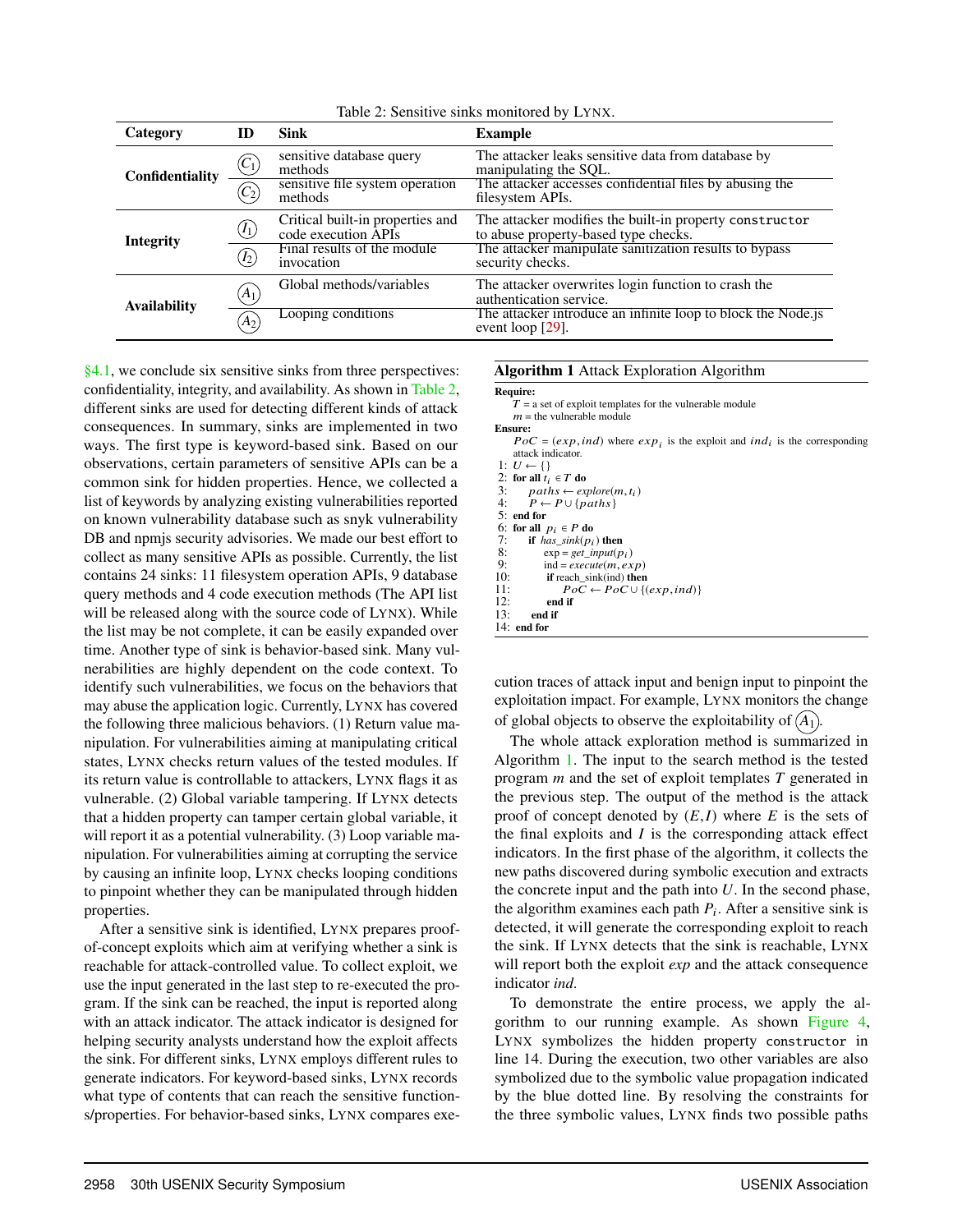(i.e., line 19 and line 21). Since the new path leads to the change of final module return (i.e., object or null), the exploitation hits  $(I_2)$ . As a result, LYNX constructs an exploit {"email":SQLI, "passwd":"11", "constructor":false} (SQLI stands for a SQL Injection payload). After inputting the exploit to the program, LYNX collects the corresponding indicator: It detects that the return value can be changed by setting the constructor to false.

#### 4.6 Implementation

We build LYNX as a Node.js application, and implement it by employing several existing tools. In the first analysis phase of LYNX (i.e., identifying hidden properties  $\S 4.4$ ), we employ Jalangi [\[42\]](#page-15-11) to instrument target Node.js code for implementing our label system. The instrumented Node.js code with labels is dynamically executed to discover hidden property carriers ( $\S 4.4.1$ ). We apply Esprima [\[6\]](#page-14-13) to generate AST (Abstract Syntax Tree) for doing static analysis on identified property carriers and extracting hidden properties  $(\frac{6}{4}4.4.2)$ . In the second analysis phase of LYNX  $(\frac{8}{3}, 5)$ , we use ExpoSE [\[36\]](#page-15-12) to perform symbolic execution for determining the harmfulness of discovered hidden properties and generating exploits.

To analyze web-based applications, we implement a profiling-based pipeline that captures HTTP requests and generates corresponding test cases.

### 5 Evaluation

To assess the security impacts of HPA, we apply LYNX on a set of real Node.js applications and modules widely used in practice. In the following sections, we discuss our evaluation results with three research questions:

- RQ1: Are the hidden properties prevalent in widely-used Node.js programs? [\(§5.2.2\)](#page-9-0)
- RQ2: Can LYNX effectively detect harmful hidden properties and generate corresponding exploits? [\(§5.2.3\)](#page-10-0)
- RQ3: How do the discovered vulnerabilities and exploits enlarge the attack surface of the Node.js ecosystem? [\(§5.3,](#page-10-1) [§5.5\)](#page-12-0)

## 5.1 Data Set

Node.js has made great progress and there are already many Node.js programs available. However, we find a large number of them are rarely used or do not match our threat model. Therefore, to reduce the workload of our analysis, we restrict our data set collection process. In particular, we collect Node.js programs based on the following two criteria: (1) The tested programs should be used to interacting with external input, and their APIs should accept objects (via either JSON or query-string serialization). (2) The tested programs should be widely-used or continuously maintained.

<span id="page-9-1"></span>Table 3: Overall detection results. The numbers within the parentheses indicate the number of programs that contain hidden properties. #PC, #HP, and #DA respectively denote the number of property carriers, hidden property candidates, and detected documented arguments.

| Category                    | <b>Tested Programs</b> | <b>Detection Results</b> |     |     |  |  |
|-----------------------------|------------------------|--------------------------|-----|-----|--|--|
|                             |                        | #PC                      | #HP | #DA |  |  |
| Database                    | 9(8)                   | 323                      | 78  |     |  |  |
| Input Validation            | 48 (30)                | 999                      | 122 |     |  |  |
| <b>User Functionalities</b> | 34(26)                 | 584                      | 156 | 24  |  |  |
| Web                         | 11 (7)                 | 1269                     | 95  |     |  |  |

To satisfy the first criteria, we collect programs from categories that are most likely to be exposed to input. These categories include database, input validation, user functionalities, and web-based application/middileware. To satisfy the second criteria, we collect programs from known vendors (e.g., MongoDB), and projects that have at least 1000+ star on Github or 500 monthly downloads on npm (To guarantee the volume of our samples, we might slightly lower this criteria when all the popular programs have been selected).

In total, we collected 102 Node.js programs as our analysis dataset. There are 91 Node.js modules and 11 web-based programs. Among the 11 web-based programs, 4 are minimal web frameworks/middlewares and 7 are complete web applications.

### 5.2 Analysis Results

#### 5.2.1 Overview

We run LYNX on a Ubuntu 18.04 machine equipped with Intel Core i5-9600K (3.70GHz) and 32 GB memory. In total, we detected 451 hidden property candidates and confirmed 15 previously unknown HPA vulnerabilities. By the timing of writing, 10 CVEs have been assigned for our findings. More than half of them are rated as "Critical" and "High" severity<sup>[3](#page-1-0)</sup> by NVD (national vulnerability database).

Among these vulnerabilities, two of them are identified from complete web applications. The other 13 vulnerabilities are identified from modules, which in total impact 20,402 dependent applications/modules. The Node.js community pays great attention to our findings. An authoritative public vulnerability database creates a new notion to track related vulnerabilities.

#### <span id="page-9-0"></span>5.2.2 Phase#1: Identifying Hidden Properties

To answer RQ1 (Are hidden properties prevalent in popular Node.js programs?), we analyze how many (and what kind of) hidden properties are detected from widely-used Node.js programs.

[Table 3](#page-9-1) summarizes our detection results (Table 7 lists the complete detection results). In [Table 3,](#page-9-1) from the second col-

<sup>&</sup>lt;sup>3</sup>The well-known heartbleed vulnerability was also rated as "High" severity.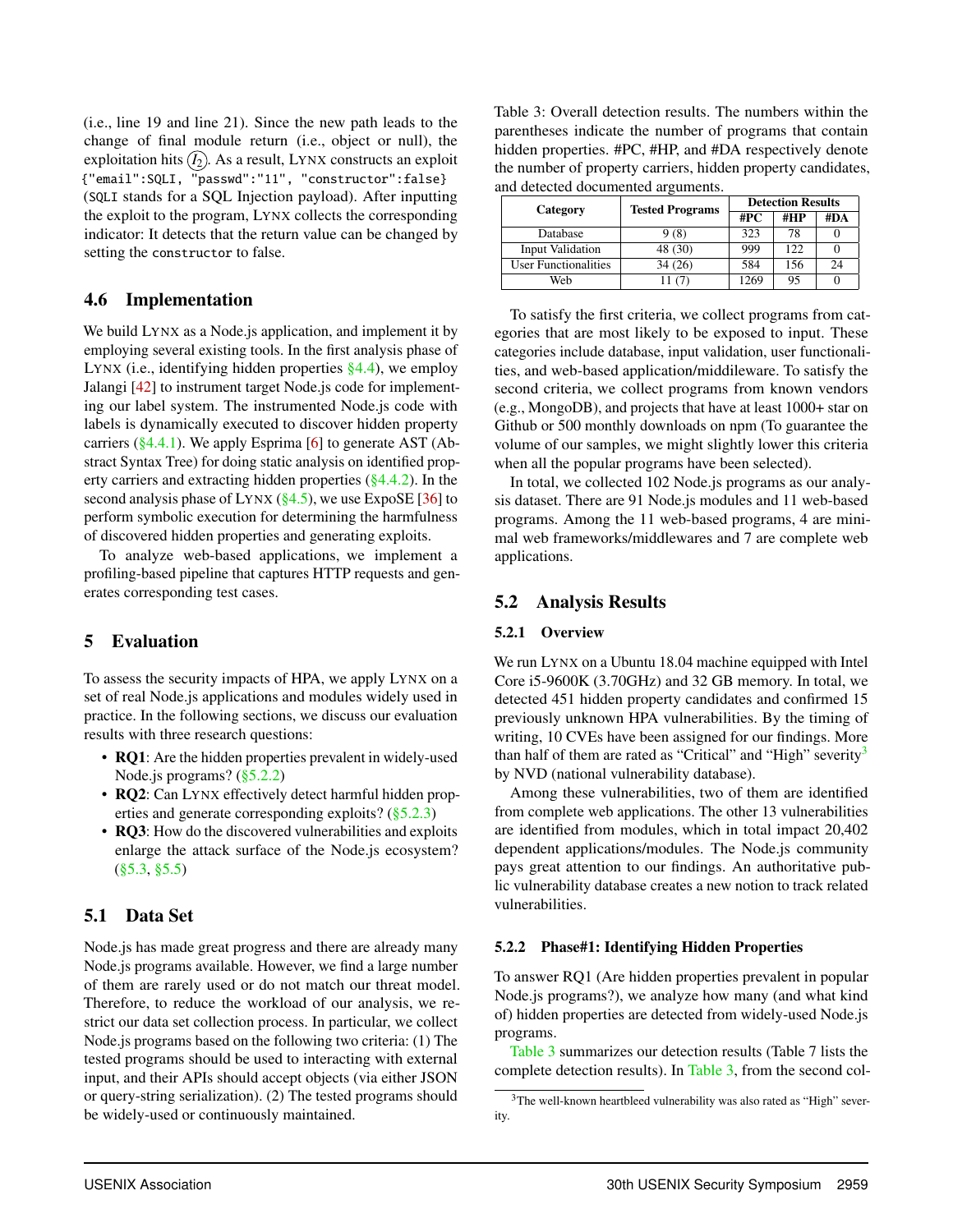<span id="page-10-2"></span>

| Category                    | <b>Reported</b> | <b>Exploitable</b> | <b>Missed</b> |
|-----------------------------|-----------------|--------------------|---------------|
| <b>Database</b>             |                 |                    |               |
| <b>Input Validation</b>     |                 |                    |               |
| <b>User Functionalities</b> |                 |                    |               |
| Web                         |                 |                    |               |

Table 4: Exploit results of LYNX.

umn "Tested Programs", we can observe that hidden properties widely exist in all categories that are likely to be exposed to external input. Overall, 69% (70/102) tested programs are found to contain hidden properties.

The first two columns under "Detection Results" indicate the number of property carriers hidden property candidates. In total, LYNX identifies 451 hidden property candidates by analyzing 3175 property carriers. We can observe that hidden property candidates widely exist in all categories of our dataset. The last column under "Detection Results" shows how many candidates are identified as documented arguments by LYNX. To figure out the correctness of our documented argument inferring rules, we compare the documented arguments from their official documentations with our results. we found our context-based rules correctly recognize all documented arguments from identified hidden properties.

Note that we drive our analysis based on the types of Node.js programs being tested. For the 91 npm modules, we directly reuse the use cases provided on their npm homepages as the test input. For the remaining 11 web-based programs, we manually interact with applications and generate test cases with our profiling-based pipeline. LYNX analyzes both JSON and query-string serialization channels for webbase programs. 7 out of these 11 web-based programs support both query-string and JSON serializations (in different APIs).

#### <span id="page-10-0"></span>5.2.3 Phase#2: Exploring Attack Consequences

We assess the effectiveness (RQ2) of LYNX from the following two aspects: (1) Does LYNX effectively pinpoint potential vulnerabilities from programs of different categories? (2) Does LYNX successfully generate exploits that can directly or be easily ported to introduce real-world attack effects?

[Table 4](#page-10-2) shows the summarized exploit result during the second phase. In this table, the columns "Reported" record how many sensitive sinks are reported to be vulnerable by LYNX. The column "Exploitable" indicates how many of reported sinks that LYNX automatically exploit and are manually confirmed to be real vulnerabilities. From the two columns, we can observe that LYNX is capable of pinpointing potentially vulnerable sinks from different types of programs. Moreover, the "quality" of reported issues are good. Overall, we found 11 out of 15 reported vulnerabilities are confirmed to be vulnerable, and the other 4 cases are considered to be harmless. Among the 4 cases, although some hidden properties do lead to certain sensitive sinks, they are still constrained by the program semantics and thus no significant attack effects can be introduced. For instance, when LYNX exploiting a hidden

property from a validation library, it causes an execution exception and thus triggers sink  $(12)$  (final result manipulation). However, since the exception is later handled by the program, it does not enable any attack effects such as validation bypass.

The last column ("Missed") of [Table 4](#page-10-2) records the hidden properties that LYNX successfully detects (phase#1) but fails to generate usable exploits (phase#2). To find out such hidden properties, we manually examine all hidden property candidates reported by LYNX. There are three types of failures. First, some hidden properties have a particular constraint that is not presented in the code semantics. For example, taffyDB (a popular JavaScript database) has a hidden property that can leak arbitrary data by forging as the internal index. However, the constraint associated with the index is in the memory rather than in the code. Thus, LYNX cannot construct a valid index even though the index is in an easily-guessable format (e.g., T000002R000001). This kind of failure results from the limitation of symbolic execution. To cover such failures, fuzzing techniques may be a good complement to cover the part that symbolic execution fails to analyze. We leave improving our symbolic execution as our future work.

Another type of failures result from multi-constraint issues: To exploit some hidden properties, some parameters of the input must be set to certain values. Such failures can be addressed by extending LYNX to explore multiple variables (not only hidden properties but also documented parameters) simultaneously. The last type of failure comes from the syntax incompatibility problem. The incompatibility results from the fact that our underlying instrumentation framework (Jalangi) is not compatible with certain grammars after ECMAScript 6. We mitigated this problem by down-compiling incompatible programs with Babel [\[3\]](#page-14-14) or avoiding instrumenting incompatible code. To ease the process of addressing the incompatibility, we built an automatic down-compiling tool, which will be released together with LYNX.

## <span id="page-10-1"></span>5.3 Impact Analysis of Identified HPA Vulnerabilities

In this section, we seek to answer RQ3 by understanding how HPA vulnerabilities introduce serious attack effects into the Node.js ecosystem. As shown in [Table 5,](#page-11-0) we detected 15 HPA vulnerabilities. To fix these vulnerabilities, we have made responsible disclosure and notified the vendors. They reacted immediately. So far 10 vendors have confirmed the vulnerabilities, and 7 of them have released corresponding patches. Next, we will explain the security impacts of HPA from the following three perspectives.

Confidentiality. We found that 4 of the identified vulnerabilities (i.e., HP-1, HP-2, HP-3, and HP-14) impact confidentiality of the program (e.g., leaking sensitive information from the database). The vulnerabilities HP-1 and HP-2 are found from two widely-used mongoDB drivers. By exploiting HP-1 and HP-2, the attacker can force database to always return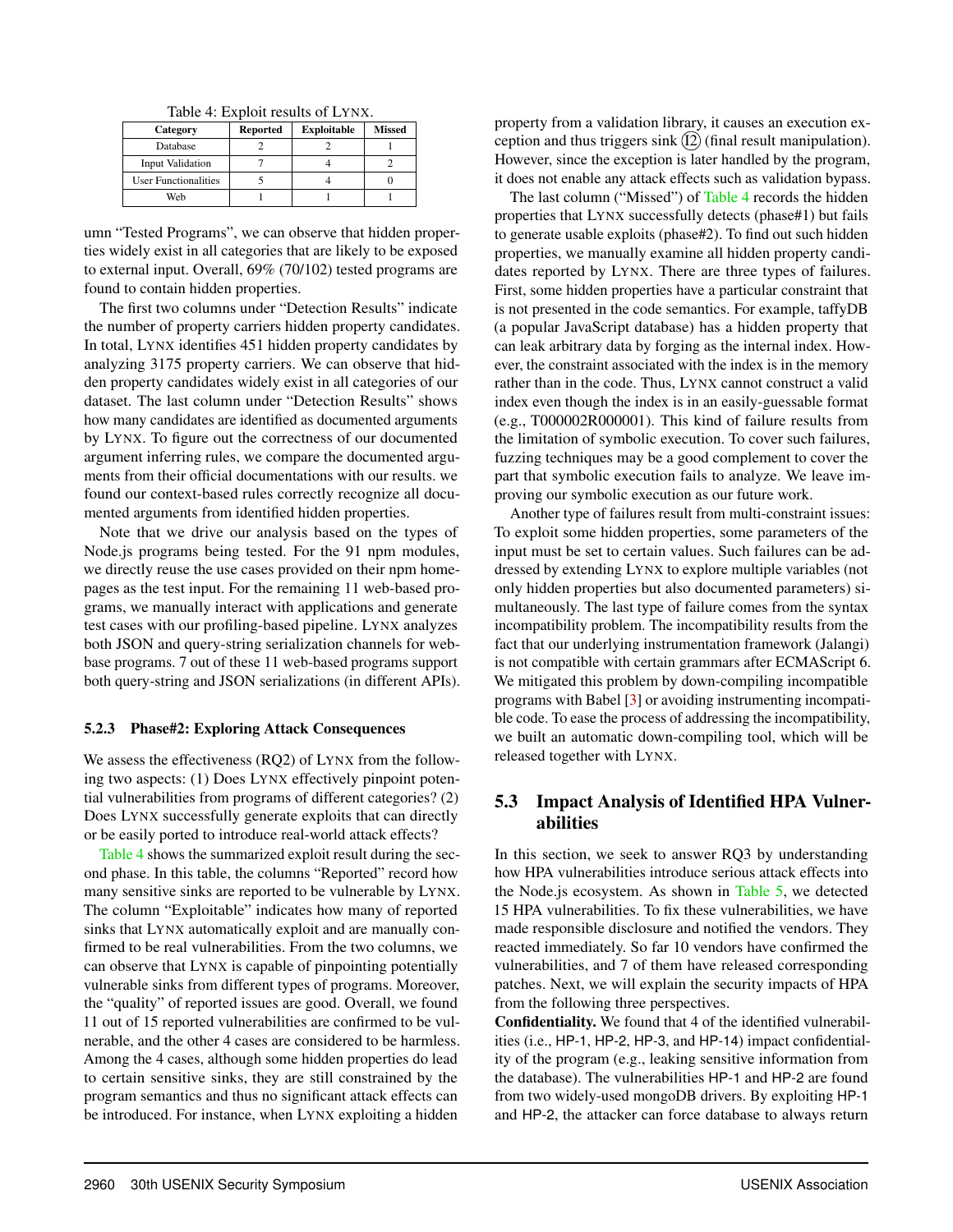<span id="page-11-0"></span>

| #ID | <b>Product Name</b> | Affected API                | Description              | Impact                                |            | <b>Attack Effects</b> |              |                  | Disclosure       |          |
|-----|---------------------|-----------------------------|--------------------------|---------------------------------------|------------|-----------------------|--------------|------------------|------------------|----------|
|     |                     |                             |                          | Downloads                             | Dependents | C                     |              | A                | status           | severity |
|     | mongoose            | findOne()                   | <b>SQL</b> Injection     | 2,740,341                             | 9,211      | v                     |              |                  | Fixed (CVE1)     | Critical |
| 2   | mongoDB driver      | find()                      | <b>SQL</b> Injection     | 6.165.075                             | 8.435      | ✓                     |              |                  | Fixed (CvE2)     |          |
| 3   | taffyDB             | query APIs                  | <b>SOL</b> Injection     | 1,628,860                             | 108        | ✓                     |              |                  | Confirmed (CVE3) | High     |
| 4   | class-validator     | validate()                  | Bypass input validation  | 1,077,954                             | 1,639      |                       | $\checkmark$ |                  | Confirmed (CVE4) | Critical |
| 5.  | jpv                 | validate()                  | Bypass input validation  | 481<br>✓<br>1                         |            |                       |              | Fixed (CVE5)     | Medium           |          |
| 6   | jpv                 | validate()                  | Bypass input validation  | 481                                   | ✓<br>1     |                       |              | Reported         | Medium           |          |
| 7   | valib               | has Value()                 | Bypass input validation  | 479                                   | 8          |                       | $\checkmark$ |                  | Reported         |          |
| 8   | schema-inspector    | validate()                  | Bypass input validation  | 35,783                                | 104        |                       | ✓            |                  | Fixed (CVE6)     | High     |
| 9   | schema-inspector    | sanitize()                  | Bypass input validation  | 35,783                                | 104        |                       | ✓            |                  | Fixed(CVE6)      | High     |
| 10  | bson-objectid       | ObjectID()                  | ID forging               | 142,562                               | 298        |                       | ✓            |                  | Fixed (CVE7)     | High     |
| 11  | component-type      | type()                      | Type manipulation        | 943,555                               | 140        |                       | ✓            |                  | Reported         | $\sim$   |
| 12  | component-type      | type()                      | Type manipulation        | 943,555<br>$\checkmark$<br>140        |            |                       | Reported     |                  |                  |          |
| 13  | kind-of             | kindOf()                    | Type manipulation        | 196,448,574                           | 458        |                       | ✓            |                  | Fixed (CVE8)     | High     |
| 14  | cezerin             | getValidDocumentForUpdate() | Order state manipulation | 1871<br>V<br>$\overline{\phantom{0}}$ |            |                       |              | Confirmed (CVE9) | High             |          |
| 15  | mongo-express       | addDocument()               | Denial of service        | 6.965                                 | ۰          |                       |              | ✓                | Fixed(CVE10)     | Medium   |

Table 5: Vulnerabilities detected by LYNX (C: Confidentiality; I: Integrity; A: Availability).

data/true regardless of the correctness of query condition. This can be abused to leak sensitive information or bypass access control. For example, an attacker might log into other user's accounts by forcing the authentication result to be true (we will demonstrate a real-world case of this vulnerability in [§5.5\)](#page-12-0). The vulnerability HP-3 is found from taffyDB. This is a serious universal SQL Injection that can be abused to access arbitrary data items in the database: It is found that a hidden property can forge as taffyDB's internal index ID. If an index ID is found in the query, taffyDB will ignore other query conditions and directly return the indexed data item. Moreover, the index ID is in an easily-guessable format (e.g., T000002R000001), so that attackers can use this vulnerability to access any data items in the DB. Vulnerability HP-12 is found from cezerin, an eCommerce web application. It is found that a hidden property can modify the critical data stored in database (i.e., payment status ispaid).

Integrity. We found that 10 of the identified vulnerabilities (i.e., HP-4, HP-5, HP-6, HP-7, HP-8, HP-9, HP-10, HP-11, HP-12, and HP-13) compromise the integrity of Node.js applications. 4 widely-used input validation modules are impacted by HPA. Our running example, class-validator (HP-4), allows attackers to overwrite the format schema object, which leads to the arbitrary input validation bypass. Jpv (HP-5 and HP-6) checks the type of unsafe objects on the their prototype. However, since HPA can modify properties in the prototype, the validation result of jpv can be manipulated. The other three validation bypass vulnerabilities are found from one API (HP-6) from valib and two APIs (HP-7 and HP-8) from schemainspector: By modifying hasOwnProperty function under the unsafe object's prototype, security checks can be skipped. Note that these three cases have limited exploit scenario: Attackers needs to pass valid function definitions, which is not a widely supported feature [\[8\]](#page-14-15).

The other 4 vulnerabilities (HP-10, HP-11, HP-12, and HP-13) that impact program integrity are from user functionalities modules. These 4 vulnerabilities are exploited in a similar way: By manipulating some critical properties under the input object, attackers can manipulate the final result of the module invocation. Such manipulation might introduce serious risk to the application. For example, clone-deep, an object cloning module used in 1,822,028 projects according to Github, uses vulnerable kind-of (HP-13) to perform type checking before cloning. If the variable var to be cloned is detected as array, clone-deep recursively calls itself var.length times to clone all elements under var. With HP-13, a malicious object can forge as an array with a very large length. When cloning such an object, clone-deep will go into a super big loop, and thus freeze the whole application (Time-consuming tasks can block Node.js applications due to its single-thread model).

Availability. We found that the availability of 1 web framework (i.e., HP-15) can be affected by HPA. This vulnerability is detected from mongo-express, a web-based application. It is found that a hidden property can introduce an infinite loop to the application, which blocks the whole application. We will include more details of the case in [§5.5.](#page-12-0)

Community Impact. Our findings have been corroborated by the Node.js community. To help developers be aware of this new risk, we proposed a new notion should be used to describe and track related issues. An authoritative public vulnerability database maintained by snyk has accepted the proposal and starts using the notion in related security issues [\[10\]](#page-14-16).

Remark. Based on the impact analysis, we posit that the HPA attack indeed enlarges the attack surface of the Node.js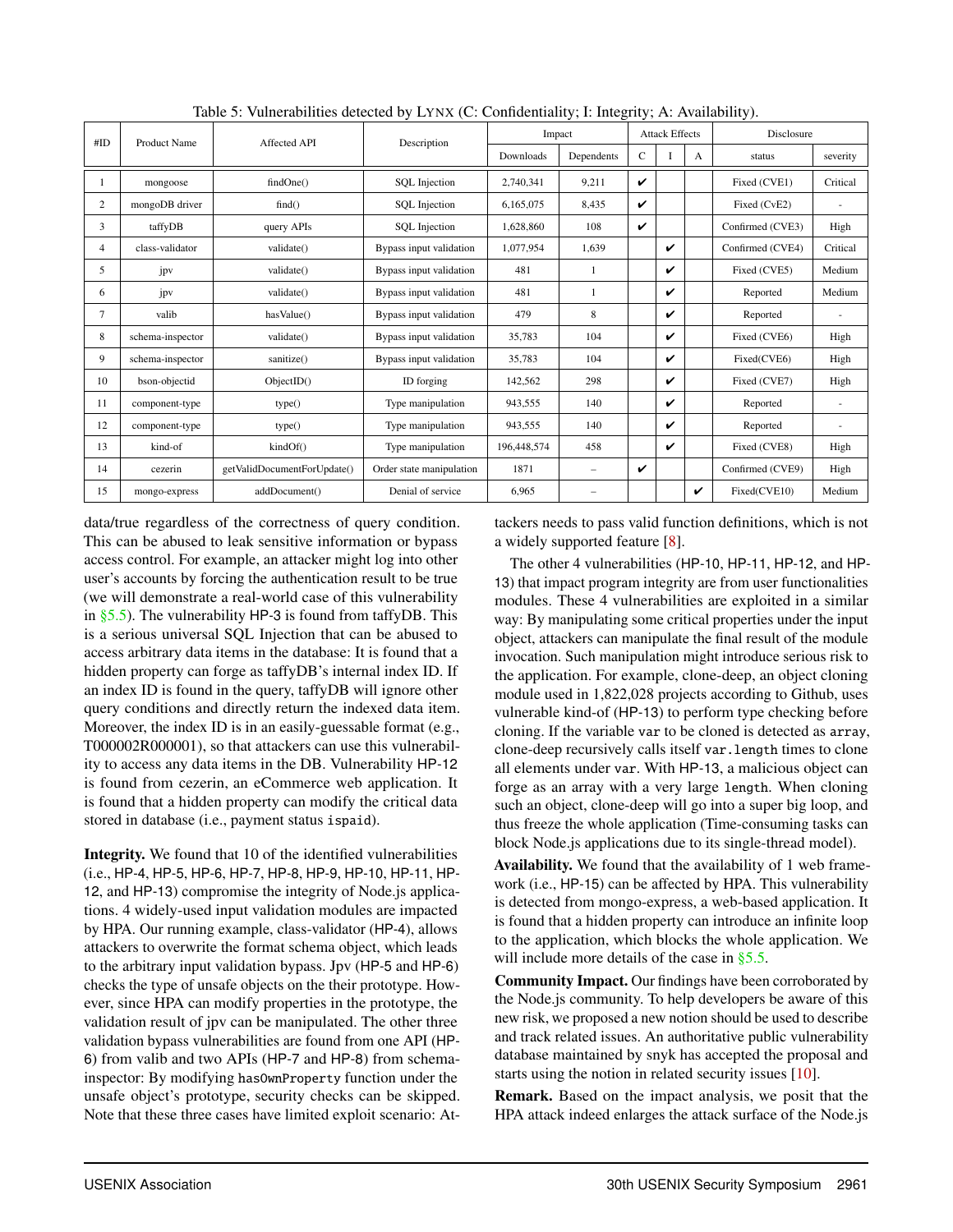ecosystem. The claim is supported by the following two insights. (1) By establishing unexpected data dependencies to internal objects in the application, the HPA attack effectively compromises previously unreachable program states and introduces different kinds of attack effects. (2) Classic defense techniques (e.g., input validation) can not mitigate the HPA. As shown in [Table 5,](#page-11-0) some widely-used validation modules are vulnerable to the HPA attack.

## 5.4 Analysis Coverage and Performance

We measure the code coverage of LYNX for each Node.js program based on ExpoSE [\[36\]](#page-15-12)'s coverage monitoring, which computes 'LoC being executed' / 'total LoC in executed files' (dependencies not counted). We discuss our coverage measurement results below, based on the different types of tested Node.js programs: modules and web-based programs.

For Node.js modules, the code coverage varies (i.e., 10% - 80%). While a large portion of modules achieve decent coverage (more than 40%), we argue the code coverage does not necessarily indicate the effectiveness of LYNX: To find practical vulnerabilities, we selectively test APIs that match our threat model (likely to be exposed to external user and accepting objects). As a result, even though test cases are available for most APIs, we are not blindly testing all of them. For instance, if an API does not accept parameters at all, we will not include it into our test, and the code coverage contribute by such API testing does not help us vetting HPA from tested programs.

For web-based programs, LYNX achieves 21% code coverage on average. We find this is because web applications usually have a large number of functionalities/APIs, and our profiling-based testing may not cover all of them. To help LYNX discover more web APIs, incorporating active web scanners [\[2\]](#page-14-17) could be a promising future work.

Besides code coverage, we also measure the running time of each phase. As an offline tool, LYNX achieves reasonable analysis speed: For detecting hidden properties, it typically takes no more than 10 seconds to analyzing one API (90% cases). For very large programs such as web applications, the analysis may take more than 200 seconds per API (no more than 10 cases). For exploiting hidden properties, it takes longer time because LYNX needs to explore multiple paths for each candidate. Typically, it takes around 50 seconds per hidden property. Detailed results can be found at  $\S A.3$ .

## <span id="page-12-0"></span>5.5 Case Studies

Accessing Confidential User Data. LYNX reports a harmful hidden property (\_bsontype) from mongoDB Node.JS driver. This property is used to decide the query type and should not be provided by input. However, it is found that mongoDB allows input to modify this property via HPA. Since mongoDB handles query objects according to pre-defined types. <span id="page-12-1"></span>Listing 2 The online game is vulnerable to HPA because it calls vulnerable mongoDB APIs to handle input.

```
1 GameServer.loadPlayer = function(socket,id){
  2 GameServer.server.db.collection('players').findOne({
       3 _id: new ObjectId(id)},
      function(err,doc){...}
  \};
6 };
```
The attacker can specify an unknown \_bsontype (e.g., aaa) to force mongoDB not serializing certain objects. For example, this can be abused to force the query result to be always true (i.e., by not serializing the query filer). By exploiting this vulnerability, an attacker can launch unauthorized access to confidential data in the mongoDB.

To demonstrate one of the attack vectors, we use Phaser Quest, an online game that uses the vulnerable mongoDB driver module. As shown in [Listing 2,](#page-12-1) the program loads/deletes user profile by a user-provided secret identifier (id). By abusing the discussed vulnerability, the attacker can force the database to return a valid user regardless of the correctness of the identifer. By doing this, the attacker can log in/delete arbitrary player's accounts.

We have made responsible disclosure to MongoDB team. They has patched the vulnerability and acknowledged us at their security advisories.

Blocking the event handler. Since Node.js is based on a single-thread model, the availability of its event handler is very critical and has been discussed a lot [\[29,](#page-15-2) [37,](#page-15-3) [43\]](#page-15-5). In the second case, we would like to demonstrate how HPA can attack the event handler and thus freeze the entire program.

LYNX reports a harmful hidden property (toBSON) from mongo-express, a web-based mongoDB admin interface. By abusing this property, an authenticated user issues a timeconsuming task to block the event handler of Node.js. As shown in the upper part of [Listing 3,](#page-13-0) a hidden property toBSON is identified in line 3. By tracking the data flow of this property, we found that it reaches a sensitive sink [\[15\]](#page-14-18) in line 12, which is for executing code in a sandbox. Hence, the attacker can pass a time-consuming function (e.g., an infinite loop) to block the event handler.

After receiving our vulnerability report, the project team confirmed it immediately and added this issue to their security advisories. By the time of paper writing, we are working together with them on the bug fixing.

## 6 Discussion

Countermeasures. We conclude three major countermeasures against HPA. For example, one of them is validating input objects. Since the first step of HPA is injecting additional properties, removing unwanted (malicious) properties could be a feasible mitigation. Due to the page limit, more details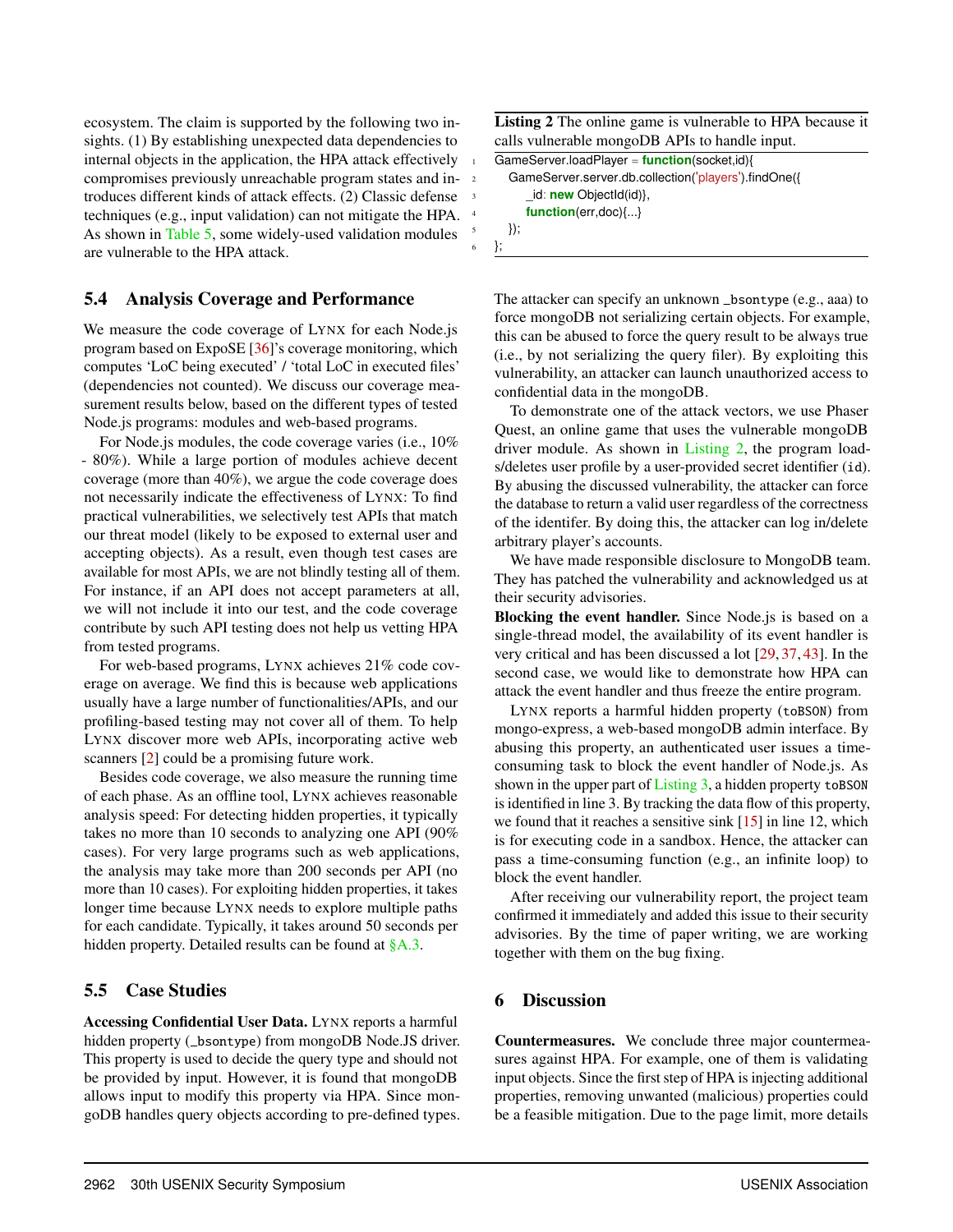<span id="page-13-0"></span>Listing 3 HPA impacts the availability of this program by attacking the unique single-thread model of Node.js.

```
1 // code from bson module
```

```
if (object.toBSON) {
```

```
object = object.toBSON();
\mathcal{E}
```
- 
- 5
- <sup>6</sup> *// code from mongodb-query-parser module*
- **const** SANDBOX = **new** SaferEval(FILTER\_SANDBOX);
- SANDBOX.runInContext(input);

about the three approaches are discussed in Appendi[x§A.1.](#page-15-10) Limitations. First of all, LYNX needs external input (i.e.,

module test cases or user interactions on the web) to trigger analysis. Since APIs of different modules/applications have different context dependencies and parameter formats, it is hard to automatically infer and resolve these prerequisites. For example, during our evaluation, we found that we need to log into the tested web program to access certain APIs. To address the issue, we have implemented a pipeline that automatically replays and mutates API invocations. To test web-based programs, security analysts just need to act like normal users to perform interactions. In the future, we are considering introducing an automatic input format reasoning component to LYNX to ease the input generation process. Second, like many other dynamic analysis tools, LYNX may have false negatives. For example, it is possible that the test input we use does not explore all the branches of certain tested programs. To improve coverage, we can combine LYNX with fuzzing techniques. Third, Lynx does not cover all input channels existed in the Node.js ecosystem: In the ecosystem, different programs may use distinct methods/code implementations to share objects, so it is difficult to systematically cover all channels and it is not the focus of this paper. While we acknowledge that Lynx does not cover all input lines, it does cover the two most popular methods and can support a large number of programs. As future work, we are considering to support more input channels.

# 7 Related Work

## 7.1 Vulnerabilities of Node.js Ecosystem

Recently, researchers have discovered many security issues in the Node.js ecosystem. Existing offensive research in Node.js can be divided into two categories: attacks launching from external users and attacks launching from internal modules. In the first category, Ojamaa et al. [\[37\]](#page-15-3) studies the security of Node.js and discussed potential risks such as command injection attack. Synode [\[44\]](#page-15-6) further studies command injection attack and presents an automatic mitigation approach. Staicu et al. [\[43\]](#page-15-5) show how ReDoS (regular expression denial of service) affects real Node.js websites. Davis et al. [\[29\]](#page-15-2) identify and mitigate a new type of denial of service (DoS)

attack, Event Handler Poisoning (EHP), which targets the event-driven architecture of Node.js. Arteau et al. identify prototype pollution  $[12]$  (PP), a security risk that tampers object prototypes in Node.js applications. PP and HPA differ from the following two aspects. (i) Attack behavior: PP introduces attack effects by tampering one special kind of JavaScript data type (prototype), while HPA does not modify prototype. (ii) Exploit condition: The exploitation of PP requires the attacker to explicitly assign a value to the prototype. For example, the code  $obj[\_\_proto\_\] = input$ is vulnerable to PP while Object.assign(obj, input) is not. In addition, we can observe that data serialization is not necessary for PP. However, HPA does not require prototype assignment. In contrast, it passes the attack payload through data serialization. Because of these differences, the above counterexample of PP is vulnerable to HPA since input may carry "hidden" properties and propagates them to obj.

In the second category [\[23,](#page-15-1) [38,](#page-15-4) [49\]](#page-15-0), researchers study how malicious/buggy third-party modules impact the Node.js applications. Brown et al. [\[23\]](#page-15-1) detect and prevent binding-layer bugs in both server-side and browser-side platforms. Patra et al. [\[38\]](#page-15-4) define and classify JavaScript module conflicts and propose ConflictJS to detect such risks. Zimmermann et al. [\[49\]](#page-15-0) present a large-scale study on the Node.js ecosystem and identify several weak spots in the ecosystem. In contrast to these vulnerabilities, HPA does not require planting malicious code into the victim application.

# 7.2 Analysis of JavaScript Code

Researchers also developed tools to help detect JavaScript bugs/vulnerabilities. Many existing analysis tools [\[25,](#page-15-13) [31,](#page-15-14) [34,](#page-15-15) [36,](#page-15-12) [38](#page-15-4)[–40,](#page-15-16) [45,](#page-15-17) [47\]](#page-15-18) are based on information flow analysis. For example, Stock et al. [\[47\]](#page-15-18) propose dynamic taint tracking to prevent DOM-based XSS. Lekies et al. [\[34\]](#page-15-15) propose a system that leverages byte-level dynamic taint tracking to detect and validate DOM-based XSS. Typedevil [\[39\]](#page-15-19) performs variablelevel information flow analysis to report inconsistent types. Although LYNX also performs data flow analysis, it subtly differs from existing tools [\[39,](#page-15-19) [45\]](#page-15-17) by using a new labeling and tracking method to analyzes HPA related data structures (e.g., property carriers). Arteau et al. proposes a fuzzing approach to detect prototype pollution [\[12\]](#page-14-10), which injects a static payload into the test input and flags vulnerabilities if any prototypes are modified. However, the fuzzer cannot be used to detect HPA because (1) HPA does not necessarily need to modify the prototype so that the fuzzer will not report any vulnerabilities; (2) Hidden properties are internal states with various random name variable (e.g., \_bsontype), so syntactic analysis is essential when we want to extract these hidden properties. However, the fuzzer does not have the capability to extract these syntax information (The fuzzer only runs with the fixed input \_\_proto\_\_).

There are also tools in other language platforms designed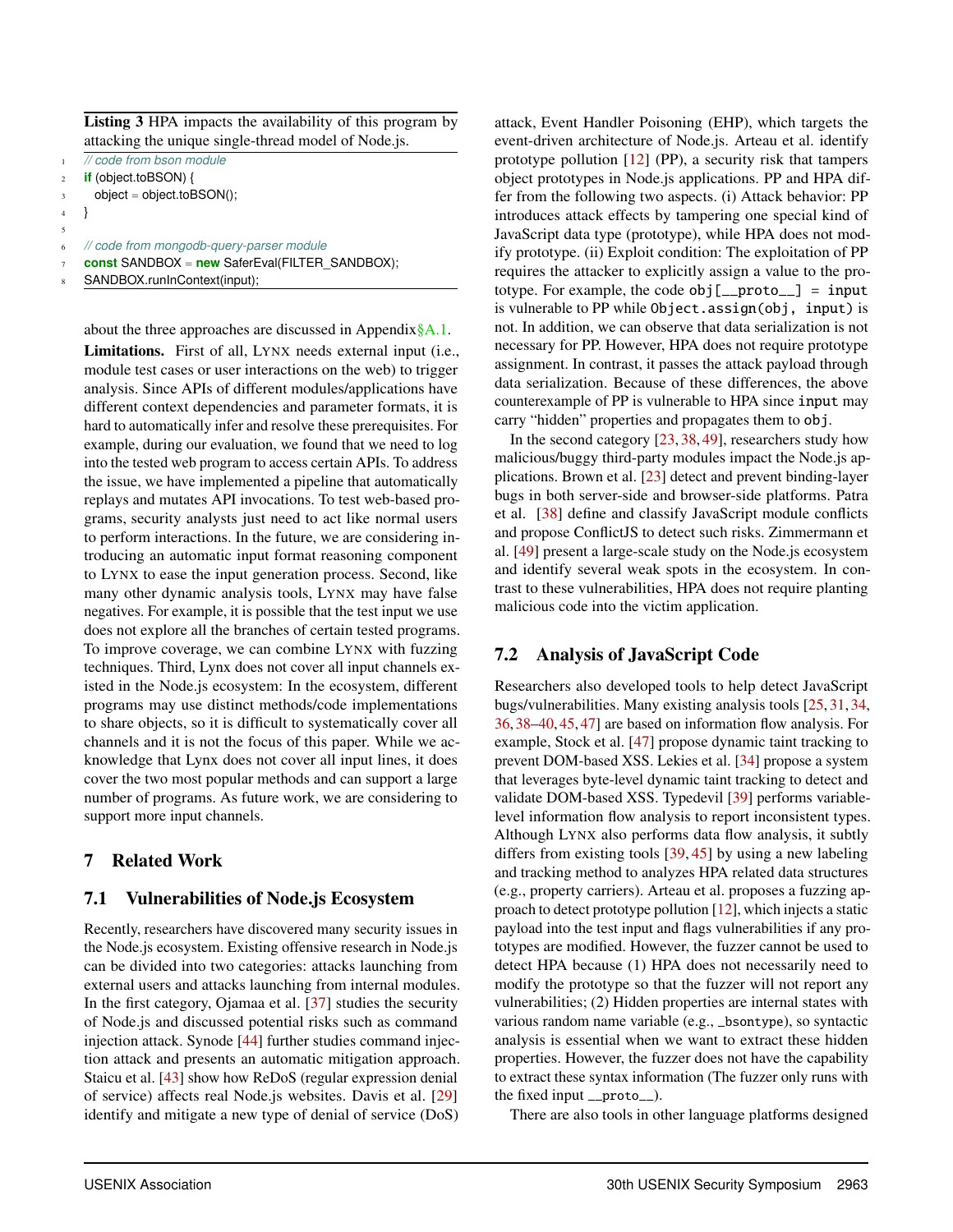to detect security issues similar to HPA. Dahse et. al [\[28\]](#page-15-7) proposed a static object-sensitive approach to detect PHP objection injection. However, this approach cannot be used to detect HPA: (1) The analysis is designed for analyzing object-oriented code, and it relies on the object-oriented programming (OOP) semantics such as new() to guide its analysis. However, many of our analysis targets are not OOP; (2) The approach focuses on exploiting potentially vulnerable magic methods, while HPA does not have a corresponding sink. Cristalli et. al [\[26\]](#page-15-20) proposed a sandbox-based approach for preventing Java deserialization vulnerabilities. The proposed approach traces benign deserialization executions and detects suspicious Java method invocation based on the previous execution traces. Since HPA exploits logic bugs rather than arbitrary command execution bugs, this approach is not suitable for mitigating HPA.

### 7.3 Security vulnerabilities of Browser-side **JavaScript**

Security researchers also discovered many vulnerabilities the browser-side scripts. One of the most important classes of browser-side vulnerabilities is Cross-site scripting (XSS) [\[27,](#page-15-21) [30,](#page-15-22) [33–](#page-15-23)[35,](#page-15-24) [41,](#page-15-25) [46,](#page-15-26) [48\]](#page-15-27). Recently, Lekies et al. [\[35\]](#page-15-24) systematically investigate and mitigate a class of vulnerability, Cross-Site Script Inclusion attack (XSSI). XSSI is a browser-side attack that can leak sensitive user data by including a script from an attacker-controlled domain. Fass et al. [\[30\]](#page-15-22) propose HideNoSeek, a general camouflage attack that evades syntacticbased malware detectors. Steffens et al. [\[46\]](#page-15-26) propose Persistent Client-Side XSS attack and investigate its severity on the Web. Schewarz et al. [\[41\]](#page-15-25) propose two new side-channel attacks in JavaScript to automatically infer host information. In contrast to related work, we focus on vulnerabilities in the server-side Node.js programs.

### 8 Conclusion

In this paper, we conduct the first systematic study on the object sharing of Node.js programs and design a new attack named hidden property abusing. By exposing previously unreachable program states to adversaries, the new attack enlarges the attack surface of Node.js. The new attack surface leads to the discovery of 15 zero-day vulnerabilities, all of which can be exploited to introduce serious attack effects. To detect HPA, we build LYNX, a novel vulnerability finding and verification tool that combines static and dynamic analysis techniques to pinpoint and exploit vulnerable internal objects in Node.js programs. Using LYNX against 102 widely-used Node.js programs, we show that LYNX can effectively detect HPA vulnerabilities.

#### Acknowledgement

We would like to thank our paper shepherd Giancarlo Pellegrino and the anonymous reviewers, for their insightful feedback that helped shape the final version of this paper. We also thank Yuhang Wu for his contribution during the early stage of the project. This material was supported in part by the Office of Naval Research (ONR) under grants N00014-17- 1-2895, N00014-15-1-2162, N00014-18-1-2662 and N00014- 20-1-2734, the Defense Advanced Research Projects Agency (DARPA) under contract HR00112090031, and the National Science Foundation (NSF) under grants 1700544, 1617985. Any opinions, findings, conclusions, or recommendations expressed in this material are those of the authors and do not necessarily reflects the views of ONR, DARPA, or NSF.

#### References

- <span id="page-14-6"></span>[1] *2018 Node.js User Survey Report.* [https://nodejs.org/en/user](https://nodejs.org/en/user-survey-report)[survey-report](https://nodejs.org/en/user-survey-report).
- <span id="page-14-17"></span>[2] *Acunetix: Web Application Security Scanner*. [https://www.](https://www.acunetix.com/) [acunetix.com/](https://www.acunetix.com/).
- <span id="page-14-14"></span>[3] *babel: A JavaScript Compiler*. <https://babeljs.io/>.
- <span id="page-14-8"></span>[4] *cookies package on npm*. [https://www.npmjs.com/package/](https://www.npmjs.com/package/cookies) [cookies](https://www.npmjs.com/package/cookies).
- <span id="page-14-11"></span>[5] *Deserialization of Untrusted Data*. [https://cwe.mitre.org/data/](https://cwe.mitre.org/data/definitions/502.html) [definitions/502.html](https://cwe.mitre.org/data/definitions/502.html).
- <span id="page-14-13"></span>[6] *ECMAScript parsing infrastructure for multipurpose analysis.* [https:](https://esprima.org/) [//esprima.org/](https://esprima.org/).
- <span id="page-14-0"></span>[7] *Electron (software framework)*. [https://en.wikipedia.org/](https://en.wikipedia.org/wiki/Electron_(software_framework)) wiki/Electron (software framework).
- <span id="page-14-15"></span>[8] *Functions in JSON*. [https://teamtreehouse.com/community/](https://teamtreehouse.com/community/functions-in-json) [functions-in-json](https://teamtreehouse.com/community/functions-in-json).
- <span id="page-14-4"></span>[9] *Improperly Controlled Modification of Dynamically-Determined Object Attributes*. [https://cwe.mitre.org/data/definitions/](https://cwe.mitre.org/data/definitions/915.html) [915.html](https://cwe.mitre.org/data/definitions/915.html).
- <span id="page-14-16"></span>[10] *Internal Property Abusing in snyk*. [https://snyk.io/vuln/SNYK-](https://snyk.io/vuln/SNYK-JS-BSON-561052)[JS-BSON-561052](https://snyk.io/vuln/SNYK-JS-BSON-561052).
- <span id="page-14-12"></span>[11] *npm most depended upon packages*. [https://www.npmjs.com/](https://www.npmjs.com/browse/depended) [browse/depended](https://www.npmjs.com/browse/depended).
- <span id="page-14-10"></span>[12] *Prototype pollution attacks in NodeJS applications*. [https://www.](https://www.youtube.com/watch?v=LUsiFV3dsK8) [youtube.com/watch?v=LUsiFV3dsK8](https://www.youtube.com/watch?v=LUsiFV3dsK8).
- <span id="page-14-9"></span>[13] *routing-controllers: A Typescript Routing Controllers Framework.* <https://github.com/typestack/routing-controllers>.
- <span id="page-14-3"></span>[14] *Ruby mass assignment vulnerability on Github*. [https://cve.mitre.](https://cve.mitre.org/cgi-bin/cvename.cgi?name=CVE-2012-2054) [org/cgi-bin/cvename.cgi?name=CVE-2012-2054](https://cve.mitre.org/cgi-bin/cvename.cgi?name=CVE-2012-2054).
- <span id="page-14-18"></span>[15] *safe-eval Documentation*. [https://www.npmjs.com/package/](https://www.npmjs.com/package/safe-eval) [safe-eval](https://www.npmjs.com/package/safe-eval).
- <span id="page-14-1"></span>[16] *Skype, Slack, other Electron-based apps can be easily backdoored*. [https://arstechnica.com/information](https://arstechnica.com/information-technology/2019/08/skype-slack-other-electron-based-apps-can-be-easily-backdoored/)[technology/2019/08/skype-slack-other-electron-based](https://arstechnica.com/information-technology/2019/08/skype-slack-other-electron-based-apps-can-be-easily-backdoored/)[apps-can-be-easily-backdoored/](https://arstechnica.com/information-technology/2019/08/skype-slack-other-electron-based-apps-can-be-easily-backdoored/).
- <span id="page-14-2"></span>[17] *StackOverflow Developer Survey*. [https://insights.](https://insights.stackoverflow.com/survey/2019) [stackoverflow.com/survey/2019](https://insights.stackoverflow.com/survey/2019).
- <span id="page-14-7"></span>[18] *useragent package on npm*. [https://www.npmjs.com/package/](https://www.npmjs.com/package/useragent) [useragent](https://www.npmjs.com/package/useragent).
- <span id="page-14-5"></span>[19] *V8 JavaScript Engine*. <https://v8.dev/>.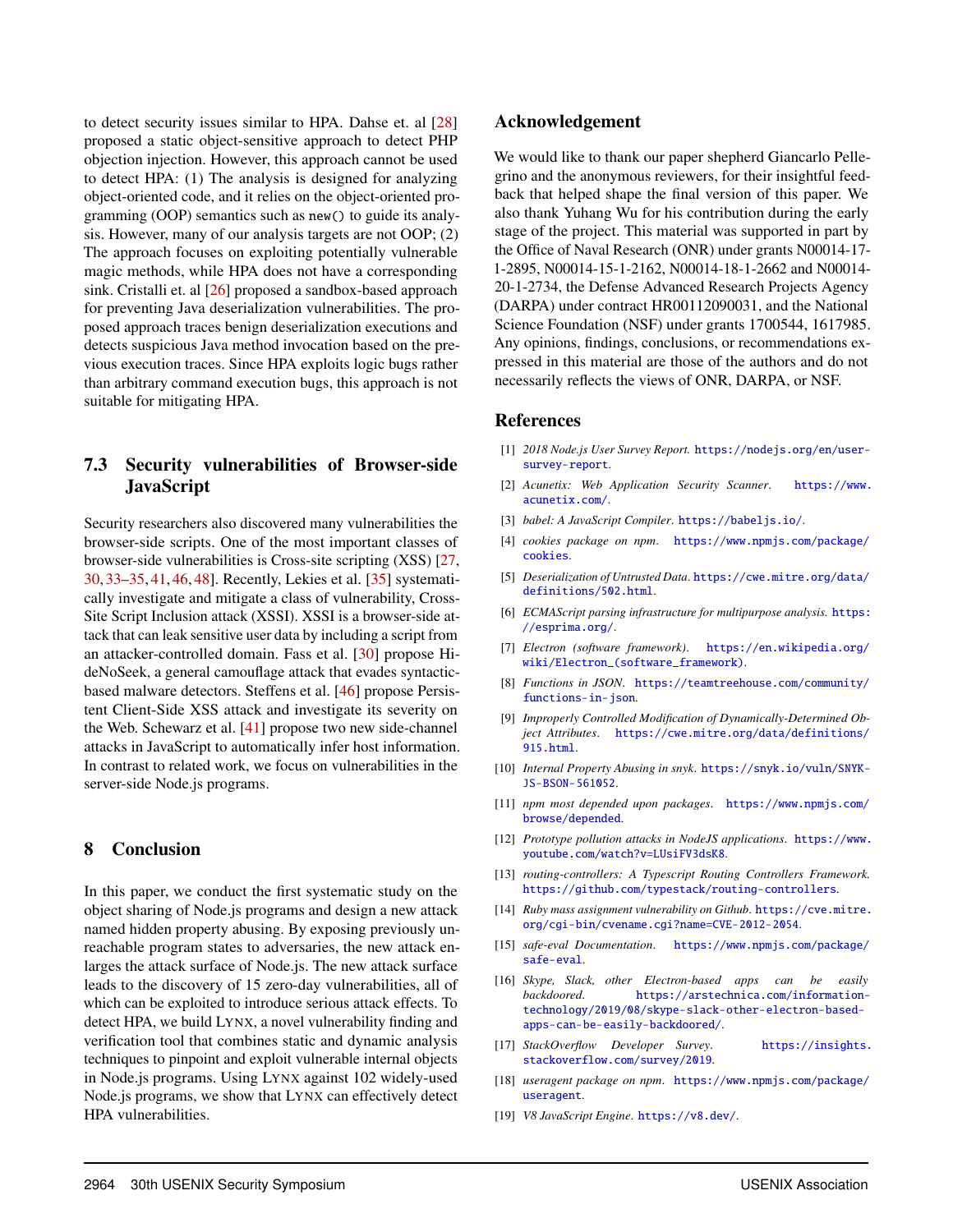- <span id="page-15-28"></span>[20] *Proceedings of the 23rd USENIX Security Symposium (Security)*, San Diego, CA, August 2014.
- <span id="page-15-29"></span>[21] *Proceedings of the 27th USENIX Security Symposium (Security)*, Baltimore, MD, August 2018.
- <span id="page-15-30"></span>[22] *Proceedings of the 2019 Annual Network and Distributed System Security Symposium (NDSS)*, San Diego, CA, February 2019.
- <span id="page-15-1"></span>[23] Fraser Brown, Shravan Narayan, Riad S Wahby, Dawson Engler, Ranjit Jhala, and Deian Stefan. Finding and Preventing Bugs in JavaScript Bindings. In *Proceedings of the 38th IEEE Symposium on Security and Privacy (Oakland)*, San Jose, CA, May 2017.
- <span id="page-15-8"></span>[24] Shuo Chen, Jun Xu, Emre C. Sezer, Prachi Gauriar, and Ravishankar K. Iyer. Non-Control-Data Attacks Are Realistic Threats. In *Proceedings of the 14th USENIX Security Symposium (Security)*, Baltimore, MD, August 2005.
- <span id="page-15-13"></span>[25] Ravi Chugh, Jeffrey A Meister, Ranjit Jhala, and Sorin Lerner. Staged information flow for javascript. *ACM Sigplan Notices*, 44(6):50–62, 2009.
- <span id="page-15-20"></span>[26] Stefano Cristalli, Edoardo Vignati, Danilo Bruschi, and Andrea Lanzi. Trusted execution path for protecting java applications against deserialization of untrusted data. In *International Symposium on Research in Attacks, Intrusions, and Defenses*, pages 445–464. Springer, 2018.
- <span id="page-15-21"></span>[27] Johannes Dahse and Thorsten Holz. Static Detection of Secondorder Vulnerabilities in Web Applications. In *Proceedings of the 23rd USENIX Security Symposium (Security)* [\[20\]](#page-15-28).
- <span id="page-15-7"></span>[28] Johannes Dahse, Nikolai Krein, and Thorsten Holz. Code reuse attacks in php: Automated pop chain generation. In *Proceedings of the 2014 ACM SIGSAC Conference on Computer and Communications Security*, pages 42–53, 2014.
- <span id="page-15-2"></span>[29] James C Davis, Eric R Williamson, and Dongyoon Lee. A Sense of Time for JavaScript and Node.js: First-class Timeouts as a Cure for Event Handler Poisoning. In *Proceedings of the 27th USENIX Security Symposium (Security)* [\[21\]](#page-15-29).
- <span id="page-15-22"></span>[30] Aurore Fass, Michael Backes, and Ben Stock. HideNoSeek: Camouflaging Malicious JavaScript in Benign ASTs. In *Proceedings of the 26th ACM Conference on Computer and Communications Security (CCS)*, London, UK, November 2019.
- <span id="page-15-14"></span>[31] Liang Gong, Michael Pradel, Manu Sridharan, and Koushik Sen. DLint: Dynamically Checking Bad Coding Practices in JavaScript. In *Proceedings of the International Symposium on Software Testing and Analysis (ISSTA)*, Baltimore, Maryland, July 2015.
- <span id="page-15-9"></span>[32] Hong Hu, Shweta Shinde, Sendroiu Adrian, Zheng Leong Chua, Prateek Saxena, and Zhenkai Liang. Data-Oriented Programming: On the Expressiveness of Non-control Data Attacks. In *Proceedings of the 37th IEEE Symposium on Security and Privacy (Oakland)*, San Jose, CA, May 2016.
- <span id="page-15-23"></span>[33] Adam Kieyzun, Philip J Guo, Karthick Jayaraman, and Michael D Ernst. Automatic Creation of SQL Injection and Cross-site Scripting Attacks. In *Proceedings of the 29th International Conference on Software Engineering (ICSE)*, Vancouver, British Columbia, Canada, May 2009.
- <span id="page-15-15"></span>[34] Sebastian Lekies, Ben Stock, and Martin Johns. 25 Million Flows Later: Large-scale Detection of DOM-based XSS. In *Proceedings of the 20th ACM Conference on Computer and Communications Security (CCS)*, Berlin, Germany, October 2013.
- <span id="page-15-24"></span>[35] Sebastian Lekies, Ben Stock, Martin Wentzel, and Martin Johns. The unexpected dangers of dynamic javascript. In *24th* {*USENIX*} *Security Symposium (*{*USENIX*} *Security 15)*, pages 723–735, 2015.
- <span id="page-15-12"></span>[36] Blake Loring, Duncan Mitchell, and Johannes Kinder. Sound regular expression semantics for dynamic symbolic execution of javascript. In *Proceedings of the 40th ACM SIGPLAN Conference on Programming Language Design and Implementation*, pages 425–438. ACM, 2019.
- <span id="page-15-3"></span>[37] Andres Ojamaa and Karl Düüna. Assessing the Security of Node.js Platform. In *2012 International Conference for Internet Technology and Secured Transactions*, pages 348–355. IEEE, 2012.
- <span id="page-15-4"></span>[38] Jibesh Patra, Pooja N Dixit, and Michael Pradel. Conflictjs: Finding and Understanding Conflicts between JavaScript Libraries. In *Proceedings of the 40th International Conference on Software Engineering (ICSE)*, Gothenburg, Sweden, May – June 2018.
- <span id="page-15-19"></span>[39] Michael Pradel, Parker Schuh, and Koushik Sen. Typedevil: Dynamic type inconsistency analysis for javascript. In *Proceedings of the 37th International Conference on Software Engineering-Volume 1*, pages 314–324. IEEE Press, 2015.
- <span id="page-15-16"></span>[40] Prateek Saxena, Steve Hanna, Pongsin Poosankam, and Dawn Song. FLAX: Systematic Discovery of Client-side Validation Vulnerabilities in Rich Web Applications. In *Proceedings of the 17th Annual Network and Distributed System Security Symposium (NDSS)*, San Diego, CA, February–March 2010.
- <span id="page-15-25"></span>[41] Michael Schwarz, Florian Lackner, and Daniel Gruss. JavaScript Template Attacks: Automatically Inferring Host Information for Targeted Exploits. In *Proceedings of the 2019 Annual Network and Distributed System Security Symposium (NDSS)* [\[22\]](#page-15-30).
- <span id="page-15-11"></span>[42] Koushik Sen, Swaroop Kalasapur, Tasneem Brutch, and Simon Gibbs. Jalangi: a selective record-replay and dynamic analysis framework for javascript. In *Proceedings of the 2013 9th Joint Meeting on Foundations of Software Engineering*, pages 488–498. ACM, 2013.
- <span id="page-15-5"></span>[43] Cristian-Alexandru Staicu and Michael Pradel. Freezing the web: A study of redos vulnerabilities in javascript-based web servers. In *27th* {*USENIX*} *Security Symposium (*{*USENIX*} *Security 18)*, pages 361–376, 2018.
- <span id="page-15-6"></span>[44] Cristian-Alexandru Staicu, Michael Pradel, and Benjamin Livshits. SYNODE: Understanding and Automatically Preventing Injection Attacks on Node.js. In *Proceedings of the 2018 Annual Network and Distributed System Security Symposium (NDSS)*, San Diego, CA, February 2018.
- <span id="page-15-17"></span>[45] Cristian-Alexandru Staicu, Daniel Schoepe, Musard Balliu, Michael Pradel, and Andrei Sabelfeld. An Empirical Study of Information Flows in Real-World JavaScript. In *Proceedings of the 14th ACM SIGSAC Workshop on Programming Languages and Analysis for Security*, pages 45–59, 2019.
- <span id="page-15-26"></span>[46] Marius Steffens, Christian Rossow, Martin Johns, and Ben Stock. Don't Trust The Locals: Investigating the Prevalence of Persistent Client-Side Cross-Site Scripting in the Wild. In *Proceedings of the 2019 Annual Network and Distributed System Security Symposium (NDSS)* [\[22\]](#page-15-30).
- <span id="page-15-18"></span>[47] Ben Stock, Sebastian Lekies, Tobias Mueller, Patrick Spiegel, and Martin Johns. Precise Client-side Protection against DOM-based Cross-site Scripting. In *Proceedings of the 23rd USENIX Security Symposium (Security)* [\[20\]](#page-15-28).
- <span id="page-15-27"></span>[48] Ben Stock, Stephan Pfistner, Bernd Kaiser, Sebastian Lekies, and Martin Johns. From Facepalm to Brain Bender: Exploring Client-side Cross-site Scripting. In *Proceedings of the 22nd ACM Conference on Computer and Communications Security (CCS)*, Denver, Colorado, October 2015.
- <span id="page-15-0"></span>[49] Markus Zimmermann, Cristian-Alexandru Staicu, Cam Tenny, and Michael Pradel. Small World with High Risks: A Study of Security Threats in the NPM Ecosystem. In *Proceedings of the 27th USENIX Security Symposium (Security)* [\[21\]](#page-15-29).

## A Appendix

### <span id="page-15-10"></span>A.1 Countermeasures

Validating Input Objects. First of all, objects generated from input should be validated. Since the first step of the HPA attack is to inject additional properties into the input data, one straightforward mitigation is to remove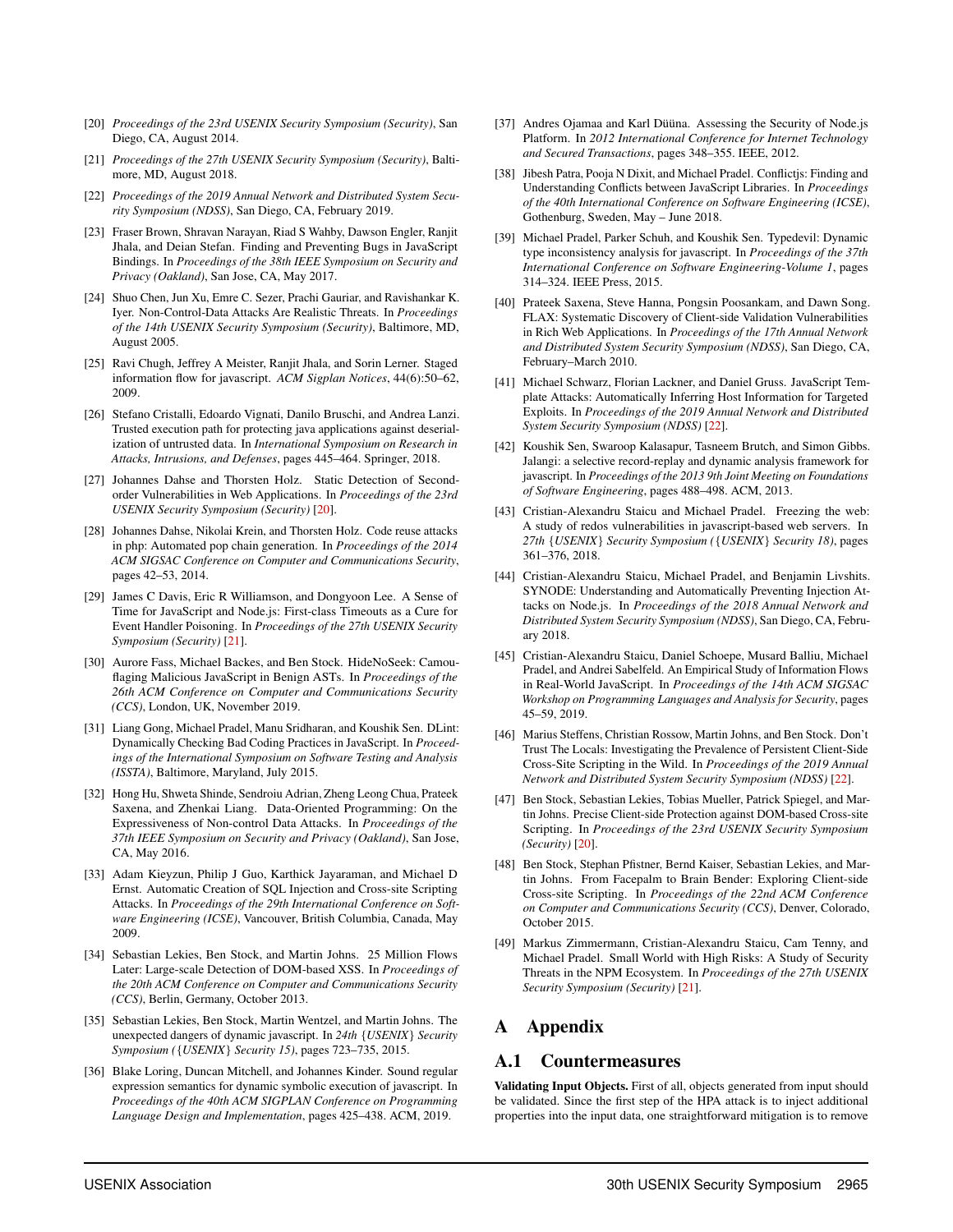Table 6: Examples of *S* and their meanings

<span id="page-16-2"></span>

| Scope                  | Refers to                                                 |  |  |
|------------------------|-----------------------------------------------------------|--|--|
| $\frac{1}{2\pi}$       | the carrier is globally visible to the whole script       |  |  |
| login fun              | the carrier is only visible to function login             |  |  |
| login_fun.is_admin_fun | the carrier is only visible to a nested function is_admin |  |  |
|                        | defined in function login                                 |  |  |
| anon.12.1.12.5. fun    | the carrier is visible to an anonymous function locating  |  |  |
|                        | at line 12 from column 1 to column 5                      |  |  |

unwanted (malicious) properties by performing input validation. There are two possible validation methods. The first method is using a blacklist to prevent properties that have the same name as the critical internal properties (e.g., constructor) from entering the application. The advantage of this method is that it is flexible to deploy and requires no major changes to the whole module. Several vulnerabilities we reported (e.g., CVE1 and CVE7) have been patched by this method. The disadvantage of this method is that it may be bypassed due to an incomplete blacklist. The second method is to enforce a whitelist input format check for every API, which means it only permits known properties entering into the program. The advantage is that it ensures better input validation coverage, while the disadvantage is that it is more difficult to deploy since developers have to manually declare the input schema case by case.

However, we should be aware that input validation is not the cure for HPA, because the validation module itself might also be vulnerable to HPA. As shown in [Table 5,](#page-11-0) 5 HPA vulnerabilities are identified from input validation modules. Hence, we suggest that the input validation module should be carefully designed (e.g., by following the other two suggestions below).

Avoiding packing multiple variables into one argument. Second, we advocate that developers should avoid putting different variables into one object and uses it as an argument when invoking APIs. This is a very common programming style in Node.js because it complies with the classic class model in Object-oriented programming (OOP) which treats a variable as a certain instance that consists of different members. For example, we found that exposed APIs (e.g., findOne()) of mongoDB's driver packs all query data as a single object (i.e., query). However, this practice could be risky in Node.js because: (1) Unlike other OOP languages that have member access control (e.g., modifiers like private and public in C++ and Java), JavaScript enforces no property access control for its objects. Hence, arbitrary internal properties can be overwritten when a user-controlled object is copied/assigned to certain internal objects. (2) Developers adapting this style are likely to define some properties (e.g., userRole) within the objects to store their meta information. An attacker might forge these properties to introduce security risks. For example, mongoDB driver differentiates differentiate types of query according a self-defined property \_bsontype. It turns out that this self-defined property can be forged to leak data from the database.

Isolating internal program state from input. It is important to put unsafe external objects and internal state objects into different domains so that they will not affect each other. For example, one potential solution is to label data from the external interfaces (e.g., Network APIs) and perform validation when overwriting properties in internal objects at the Node.js runtime engine level. Though this solution fundamentally mitigates HPA, it also has two disadvantages. First, it incurs overhead into the runtime engine because additional data structures need to be attached to the object implementation. Second, in some scenarios, developers do want external input to change certain properties of an internal object. Hence, developers will have to add additional code to declare a permission for such cross-domain behaviors if this feature is implemented in the engine.

### <span id="page-16-0"></span>A.2 Scope Representation in LYNX

[Table 6](#page-16-2) shows several examples of the scope representations in LYNX and the corresponding meanings.

## <span id="page-16-1"></span>A.3 Complete Result

[Table 7](#page-17-0) shows the complete detection results of the 102 tested Node.js programs.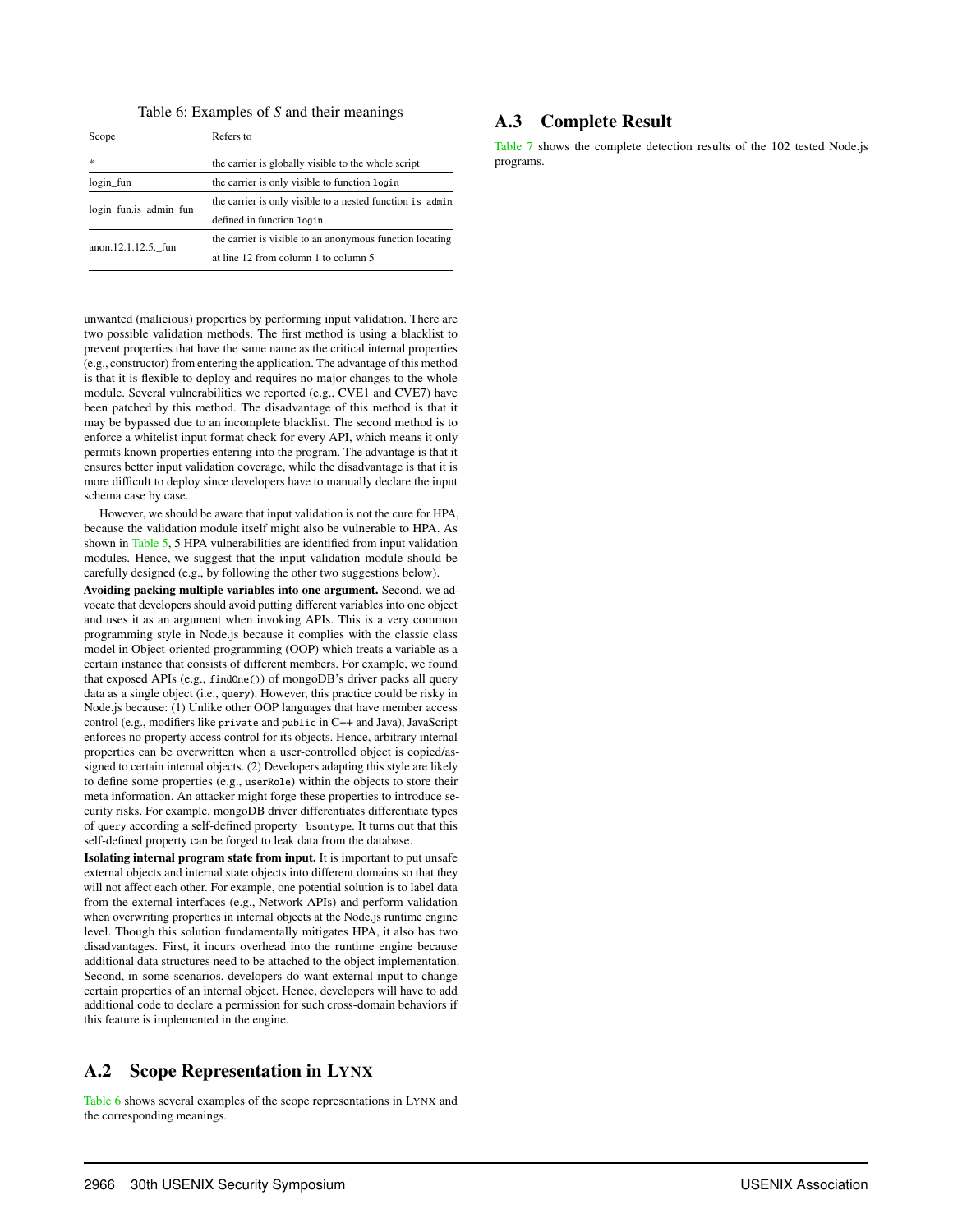| Table 7: Complete detection results. Downloads with (g) are counted from github, the major release channel of these projects. |  |  |  |
|-------------------------------------------------------------------------------------------------------------------------------|--|--|--|
|                                                                                                                               |  |  |  |

<span id="page-17-0"></span>

|                             |                          | Version        | LOC          |                  |              |                  | Time           |                 | <b>Detection Results</b> |
|-----------------------------|--------------------------|----------------|--------------|------------------|--------------|------------------|----------------|-----------------|--------------------------|
| Category                    | Program                  |                |              | Downloads        | Coverage     | <b>Detection</b> | Exploitation   | #PC             | #HPC                     |
| Database                    | json-records             | 1.0.5          | 169          | $\overline{52}$  | 0.34         | $\overline{12s}$ | 37.3s          | $\overline{15}$ | $\mathbf{1}$             |
|                             | keyv                     | 4.0.0          | 93           | 12,781,403       | 0.64         | 2.1s             | 52.5s          | 10              | 3                        |
|                             | levelup                  | 4.3.2          | 353          | 1,162,162        | 0.31         | 6.1s             | 39.2s          | 28              | $\mathbf{2}$             |
|                             | LokiJS                   | 1.5.8          | 6372         | 1,025,170        | 0.10         | 27.2s            | 49.4s          | 53              | 3                        |
|                             | Lowdb                    | 1.0.0          | 486          | 857,106          | 0.60         | 540.7s           | N/A            | $\overline{7}$  | $\mathbf{0}$             |
|                             | mongoDB                  | 3.3.3          | 22256        | 6,165,075        | 0.28         | 329.8s           | 74.2s          | 63              | 8                        |
|                             | mongoose                 | 5.8.1          | 41750        | 2,941,692        | 0.19         | 359.2s           | 328.1s         | 92              | 41                       |
|                             | mongoist                 | 2.4.0          | 2041         | 10,646           | 0.39         | 60.3s            | 239.7s         | 40              | 14                       |
|                             | Taffydb                  | 2.7.3          | 1478         | 1,628,860        | 0.12         | 10.9s            | 49.6s          | 15              | 6                        |
| Input Validation            | Ajv                      | 6.10.2         | 10997        | 101,694,541      | 0.36         | 240s             | N/A            | 6               | $\overline{0}$           |
|                             | AnotherJsonSchema        | 3.8.2          | 10994        | 267              | 0.15         | 2.2s             | N/A            | 18              | $\boldsymbol{0}$         |
|                             | allow                    | 2.1.0          | 658          | 132732           | 0.55         | 7.6s             | 17.1s          | $\overline{7}$  | 8                        |
|                             | async-validator          | 3.4.0          | 1972         | 2,502,423        | 0.29         | 3.5s             | N/A            | 17              | $\boldsymbol{0}$         |
|                             | async-validate           | 1.0.1          | 4349         | 1,731            | 0.41         | 2.6s             | 14.6s          | 38              | 5                        |
|                             | amanda                   | 1.0.1          | 9281         | 30,392           | 0.22         | 2s               | N/A            | 28              | $\boldsymbol{0}$         |
|                             | assert-args              | 1.2.1<br>0.9.1 | 1792<br>5668 | 146<br>1,077,954 | 0.35<br>0.45 | 13s<br>1409.0s   | 17.7s<br>91.4s | 21<br>42        | $\mathbf{2}$<br>8        |
|                             | class-validator          | 1.6.11         | 10268        | 146              | 0.14         | 446.5s           | N/A            | 48              | $\boldsymbol{0}$         |
|                             | congruence               | 1.0.6          | 564          | 1,107            | 0.43         | 8.8s             | 91.17s         | 18              | 5                        |
|                             | Consono<br>DataInspector | 0.5.0          | 1349         | 29               | 0.41         | 33.3s            | 447s           | 11              | $\overline{4}$           |
|                             | enforce                  | 0.1.7          | 1546         | 14,047           | 0.29         | 3s               | 15s            | 14              | $\mathbf{1}$             |
|                             | fastest-validator        | 1.7.0          | 2315         | 130,804          | 0.37         | 6.4s             | N/A            | 3               | $\boldsymbol{0}$         |
|                             | Forgjs                   | 1.1.11         | 3562         | 167(g)           | 0.61         | 16.1s            | 354.9s         | 31              | $\overline{4}$           |
|                             | fieldify                 | 1.2.2          | 2189         | 73               | 0.49         | 2.2s             | 41.0s          | 14              | $\mathbf{2}$             |
|                             | fefe                     | 2.0.2          | 729          | 146              | 0.52         | 1.2s             | 55.8s          | $\overline{7}$  | $\mathbf{1}$             |
|                             | hannibal                 | 0.6.2          | 2847         | 2,668            | 0.31         | 3.1s             | 21.8s          | 46              | $\overline{4}$           |
|                             | have                     | 0.4.0          | 579          | 1,591            | 0.55         | 1.2s             | 15.3s          | 3               | 3                        |
|                             | indicative               | 7.3.0          | 311          | 31,235           | 0.30         | 2.8s             | N/A            | 4               | $\boldsymbol{0}$         |
|                             | isMyJsonValid            | 2.20.0         | 554          | 6,428,255        | 0.34         | 1.5s             | N/A            | 4               | $\boldsymbol{0}$         |
|                             | is-extendable            | 1.0.1          | 8            | 103,501,348      | 0.36         | 1.0s             | 13.9s          | 3               | $\mathbf{1}$             |
|                             | is2                      | 2.0.6          | 1969         | 2,944,841        | 0.28         | 1.2s             | N/A            | $\overline{4}$  | $\mathbf{0}$             |
|                             | joi                      | 16.1.7         | 7435         | 12,575,750       | 0.31         | 142s             | N/A            | 16              | $\mathbf{0}$             |
|                             | jpv                      | 2.0.1          | 206          | 481              | 0.20         | 1.6s             | 55.4s          | 25              | 14                       |
|                             | Jsonschema               | 1.2.4          | 335          | 53,884,848       | 0.18         | 3.5s             | 57.5s          | 39              | 8                        |
|                             | json-gate                | 0.8.23         | 732          | 2,228            | 0.29         | 1.3s             | 28.4s          | 18              | $\mathbf{2}$             |
|                             | legalize                 | 1.3.0          | 2297         | 1,745            | 0.43         | 54.2s            | 55.3s          | 23              | $\mathbf{1}$             |
|                             | Object-inspect           | 1.7.0          | 701          | 40,736,308       | 0.44         | 5.6s             | 104.6s         | 31              | 6                        |
|                             | obj-schema               | 1.6.2          | 511          | 207              | 0.24         | 5.6s             | N/A            | 23              | $\boldsymbol{0}$         |
|                             | <b>OW</b>                | 0.15.0         | 311          | 624,684          | 0.37         | 36.9s            | 43.5s          | 16              | $\mathbf{1}$             |
|                             | Property-Validator       | 0.9.0          | 4130         | 1,242            | 0.35         | 4.5s             | N/A            | 15              | $\boldsymbol{0}$         |
|                             | schema-inspector         | 1.6.8          | 5161         | 35,783           | 0.24         | 51.0s            | 53.8s          | 48              | 8                        |
|                             | satpam                   | 4.4.1          | 57151        | 4,256            | 0.51         | 47.8s            | 201.9s         | 27              | $\mathbf{1}$             |
|                             | typeof-properties        | 3.1.3          | 1047         | 1,184            | 0.43         | 2.6s             | N/A            | 20              | $\mathbf{0}$             |
|                             | typical                  | 6.0.1          | 192          | 2,629,970        | 0.13         | 1.2s             | N/A            | 6               | $\boldsymbol{0}$         |
|                             | treat-like               | 1.0.0          | 767          | 47,832           | 0.36         | 0.9s             | N/A            | 31              | $\boldsymbol{0}$         |
|                             | themis                   | 1.1.6          | 5081         | 942              | 0.26         | 45.7s            | 62.7s          | 28              | 1                        |
|                             | validate.io-object       | 1.0.4          | 6            | 15,176           | 0.31         | 0.9s             | N/A            | 6               | $\boldsymbol{0}$         |
|                             | ValidatorJS              | 3.18.1         | 68823        | 106,038          | 0.19         | 3.9s             | 48.7s          | 33              | 3                        |
|                             | validate.js              | 0.13.1         | 933          | 662,549          | 0.19         | 5.2s             | N/A            | 21              | $\boldsymbol{0}$         |
|                             | validate-arguments       | 0.0.8          | 725          | 1,788            | $0.08\,$     | 257.4s           | 319.4s         | 21              | 3                        |
|                             | validated                | 2.0.1          | 1561         | 2101             | 0.49         | 4.3s             | 72.4s          | 18              | 5                        |
|                             | valida                   | 2.4.1          | 2704         | 731              | 0.42         | 2.2s             | 57.1s          | 16              | 8                        |
|                             | validall                 | 3.0.17         | 1202         | 341              | 0.33         | 2.3s             | 50.6s          | 31              | 6                        |
|                             | Valib                    | 2.0.0          | 327          | 479              | 0.27         | 2.3s             | 51.2s          | 15              | 1                        |
|                             | value-schema             | 3.0.0          | 1909525      | 1,900            | 0.46         | 2.1s             | N/A            | 31              | $\boldsymbol{0}$         |
|                             | Yup                      | 0.27.0         | 2088         | 4,455,577        | 0.46         | 8.0s             | 24.2s          | 42              | 5                        |
|                             | Z-schema                 | 4.2.2          | 33221        | 2,434,914        | 0.29         | 15.6s            | 38.8s          | 19              | $\mathbf{1}$             |
| <b>User functionalities</b> | Avsc                     | 5.4.16         | 6508         | 108,450          | 0.18         | 19s              | N/A            | $\overline{9}$  | $\overline{0}$           |
|                             | Analytics                | 3.4.0          | 185          | 105,510          | $0 *$        | 19.7s            | 51.3s          | 20              | 8                        |
|                             | bson-objectid            | 1.3.0          | 259          | 142,562          | 0.21         | 1.1s             | 40.7s          | 5               | $\overline{4}$           |
|                             | Cookies                  | 0.8.0          | 503          | 2,549,728        | 0.46         | 46.7s            | 97.4s          | 6               | $\mathbf{1}$             |
|                             | component-type           | 1.2.1          | 2893         | 943,555          | 0.55         | 4.3s             | 48.0s          | 8               | 5                        |

\* Our underlying instrumentation (Jalangi) does not detect any code execution in the module, which results in the 0 here. In fact, code in the module does execute and we even detect hidden properties.